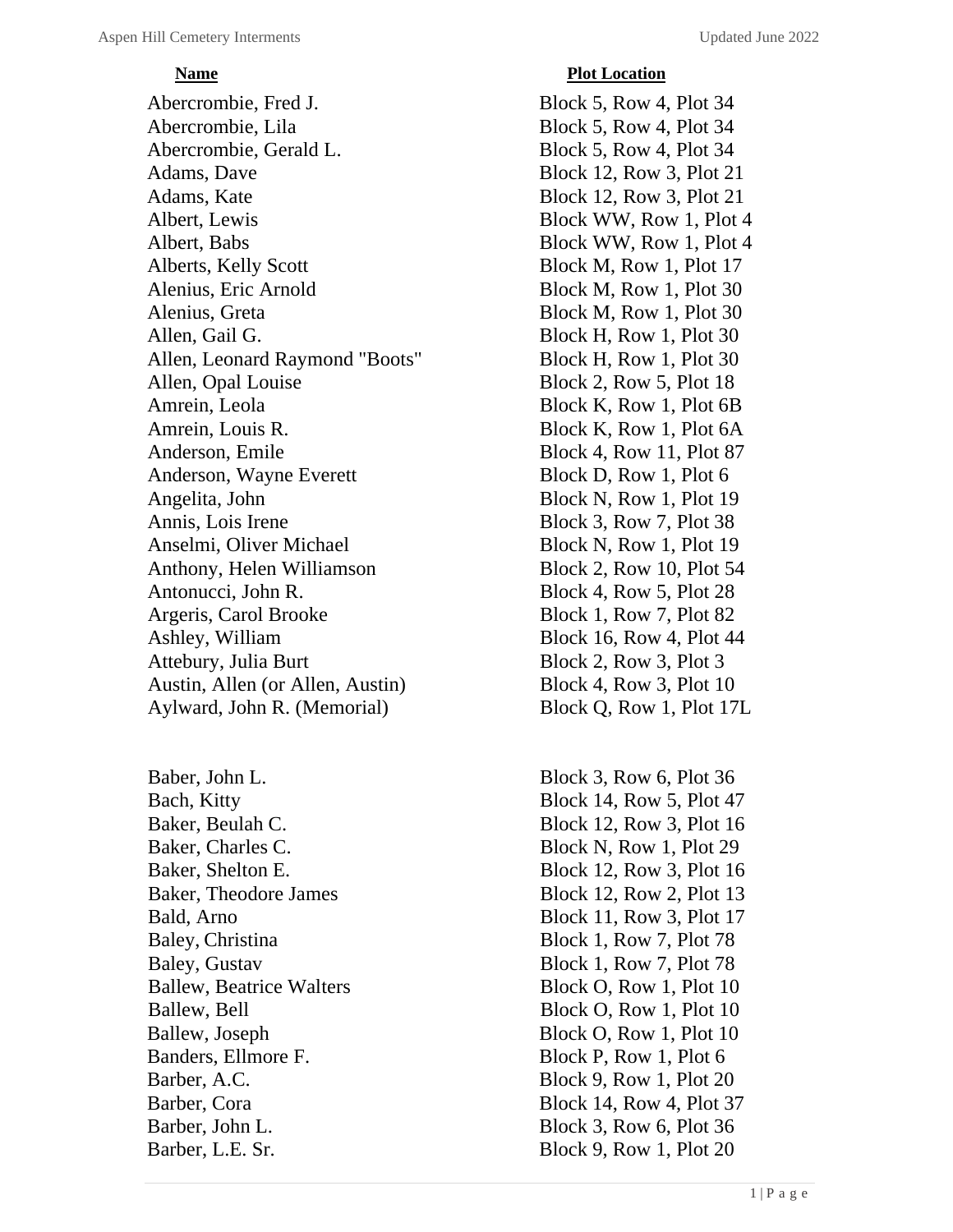# *<u>Plot Location</u>*

Barber, S.M. Block 9, Row 1, Plot 19 Barbisan, Beth Arlene Block R, Row 1, Plot 17C Bark, Carl L. Block 14, Row 4, Plot 39 Bark, Dena K. Block 14. Row 4, Plot 39 Barker, L.E., Jr. Block 6, Row 1, Plot 1 Barker, Virginia Simpson Block 3, Row 9, Plot 49A Barlow, Edna Blair Block 4, Row 5, Plot 29 Barnes, Betty Jo Block 11, Row 4, Plot 30B Barnes, C. Harlan (Barny) Block 11, Row 4, Plot 30A Barnes, Clarence J. Block J, Row 1, Plot 6 Barnes, Earle B. Block 13, Row 3, Plot 31 Barnes, Grace Block J, Row 1, Plot 6 Barnes, Lucile Seamster Block 13, Row 3, Plot 31 Barron, Wesley Keane Block 16, Row 3, Plot 38 Bartek, Constance Margaret Block TT, Row 1, Plot 2 Bartek, Steve Block TT, Row 1, Plot 2 Bartholomew, Lewis E. Block M, Row 1, Plot 6 Basigh, Nick Block 1, Row 6, Plot 61 Basye, Ivan Early Block 4, Row 5, Plot 21 Basye, Lavetta N. Block 4, Row 5, Plot 21 Basye, Virginia Block 4, Row 5, Plot 22 Bates, Hayden F. Block UU, Row 1, Plot 2 Baum, Herbert Webster Block 13, Row 3, Plot 13 Baux, Pauline A. Block Q, Row 1, Plot 3 Baux, Philip Stanley Block Q, Row 1, Plot 3 Bayse, Virginia Block 4, Row 5, Plot 22 Bean, Austin A. Block 4, Row 6, Plot 32 Bean, Joannie Bell Block 4, Row 6, Plot 32 Bell, James Block 11, Row 4, Plot 37 Bell, George Block 17, Row 1, Plot 1 Bell, Harold G. Block B, Row 1, Plot 10 Bell, Ruth M. Block B, Row 1, Plot 10 Beltz, J.D. Pete Block 13, Row 2, Plot 7 Benham, Kneeland Edgar Block V, Row 3, Plot 1A Bensinger, Jarma Lewis Block 4, Row 12, Plot 99 Benson, Jess L. Block C, Row 1, Plot 9 Benson, Mabel A. Block C, Row 1, Plot 9 Benson, Thomas J. Block C, Row 1, Plot 10 Benson, Betty Jo Block C, Row 1, Plot 10 Berg, Soledad Block 16, Row 4, Plot 47 Bergstein, Todd (aka Janick Remi DuNeige) Block 3, Row 8, Plot 58 Bertschy, Louise Block 4, Row 2, Plot 12 Bertschy, Robert S. Block 4, Row 2, Plot 120 Bess, Deborah Gabriel Block P, Row 1, Plot 16 Bess, Denise Block P, Row 1, Plot 16 Bess, Dian Block P, Row 1, Plot 17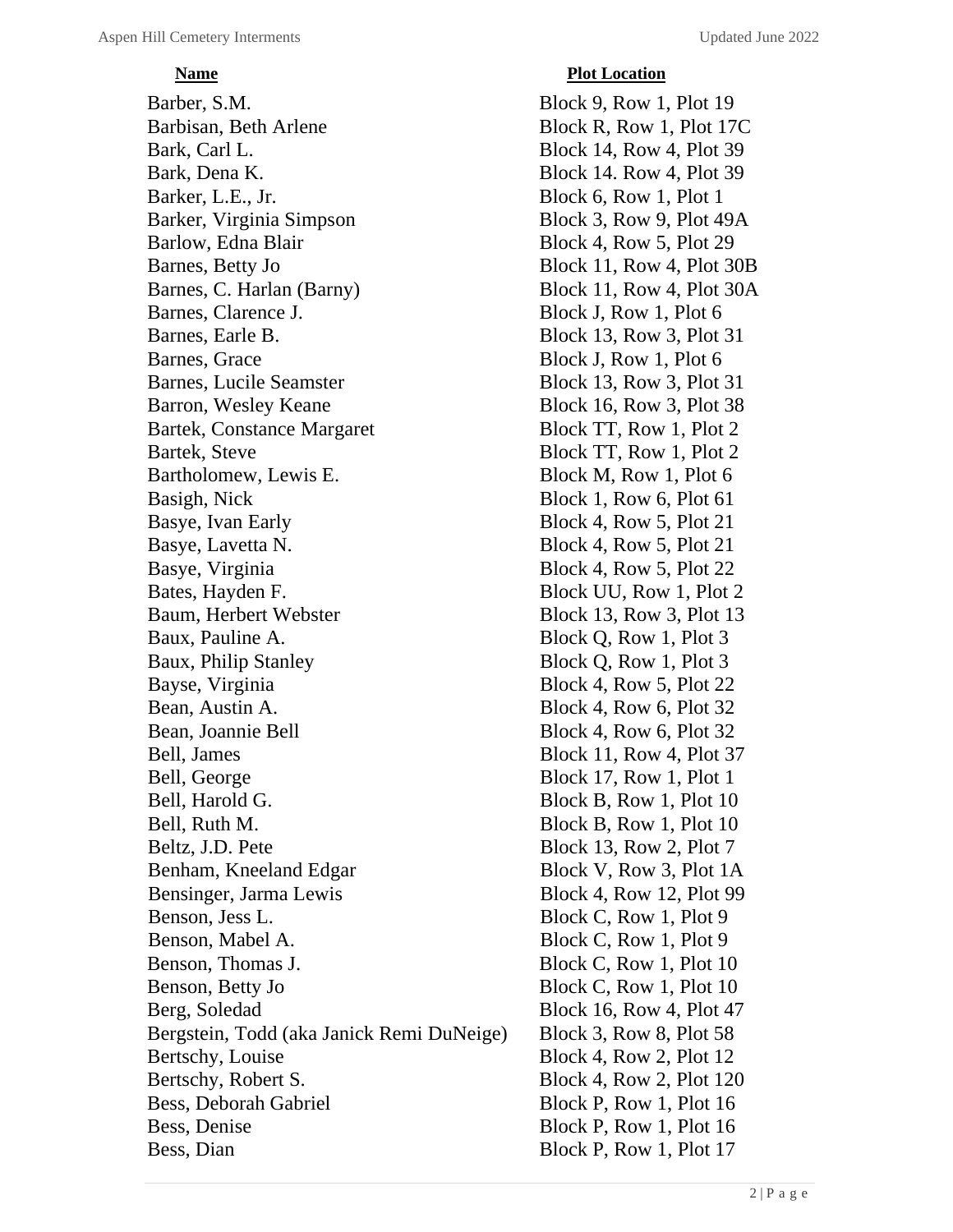Bess, Thomas "Dick" Block P, Row 1, Plot 17 Bessler, Geraldean Hess Block 16, Row 1, Plot 9 Betts, Emilie W. Block 13, Row 4, Plot 20 Betts, Robert Budd Block 13, Row 4, Plot 20 Bladon, Norman F. Block 9, Row 1, Plot 13 Blain, Nellie M. Block E, Row 1, Plot 12 Blume, Julie Block O, Row 1, Plot 30 B Boggs, Barney P. Block 1, Row 2, Plot 17 Bohnet, George Block 8, Row 1, Plot 2 Bopp, Warren Eldon Block C, Row 1, Plot 5 Borshell, Myles Block 3, Row 8, Plot 56 Bowlsby, William C. Block 16, Row 1, Plot 12 Bowser, Helen Jensen Block SS, Row 1, Plot 3 Boyce, Marshall D. Block 11, Row 1, Plot A Boyd, Traci Block HH, Row 1, Plot 4 Boyer, Lila Block MM, Row 1, Plot 4 Boyer, Dick Block MM, Row 1, Plot 4 Boyle, Epha Lewis "Eva" Block O, Row 1, Plot 6 Boyle, James Block O, Row 1, Plot 6 Braddy, Joesph B. Block 13, Row 2, Plot 11 Braman, Frank E. Block 3, Row 9, Plot 54 Braman, Vella T. "Billie" Block 3, Row 9, Plot 54 Branca, John Jr. Block N, Row 1, Plot 9 Brazelton, Jayan Block 2, Row 1, Plot 87 Brazelton, Robin Ann Block 2, Row 1, Plot 87 Breen, William "Ike" Block 11, Row 1, Plot A Breitinger, Don James Block A, Row 1, Plot 27 Breitinger, Judith Wright Block A, Row 1, Plot 27 Bressler, Cindy Block Q, Row 1, Plot 4 Bressler, Lydia Lucille Block 17, Row 1, Plot 3 Bressler, Lyle L. Block 17, Row 1, Plot 3 Bressler, Richard Lee Block T, Row 1, Plot 4 Bressler, Zella Block T, Row 1, Plot 4 Bronneberg, Herbert Block 4, Row 12, Plot 98 Brookbush, Virginia Lyon Block N, Row 1, Plot 21 Brost, Misti Dawn Block 1, Row 1, Plot 21 Brown, Charles H. Block 14, Row 1, Plot 10 Brown, Grace P. Block P, Row 1, Plot 4b Brown, Hugh Frank Block L, Row 1, Plot 29 Brown, J. Barclay Block PP, Row 1, Plot 4 Brown, Jeannie Block PP, Row 1, Plot 4B Brown, Norris Colkitt, Jr. Block P, Row 1, Plot 4a Brown, Rose Block 14, Row 1, Plot 10 Brownfield, Hope Farrin Block D, Row 1, Plot 22 Brundage, Alice M. Block 8, Row 1, Plot 13 Brundage, Frances J. Block 9, Row 2, Plot 32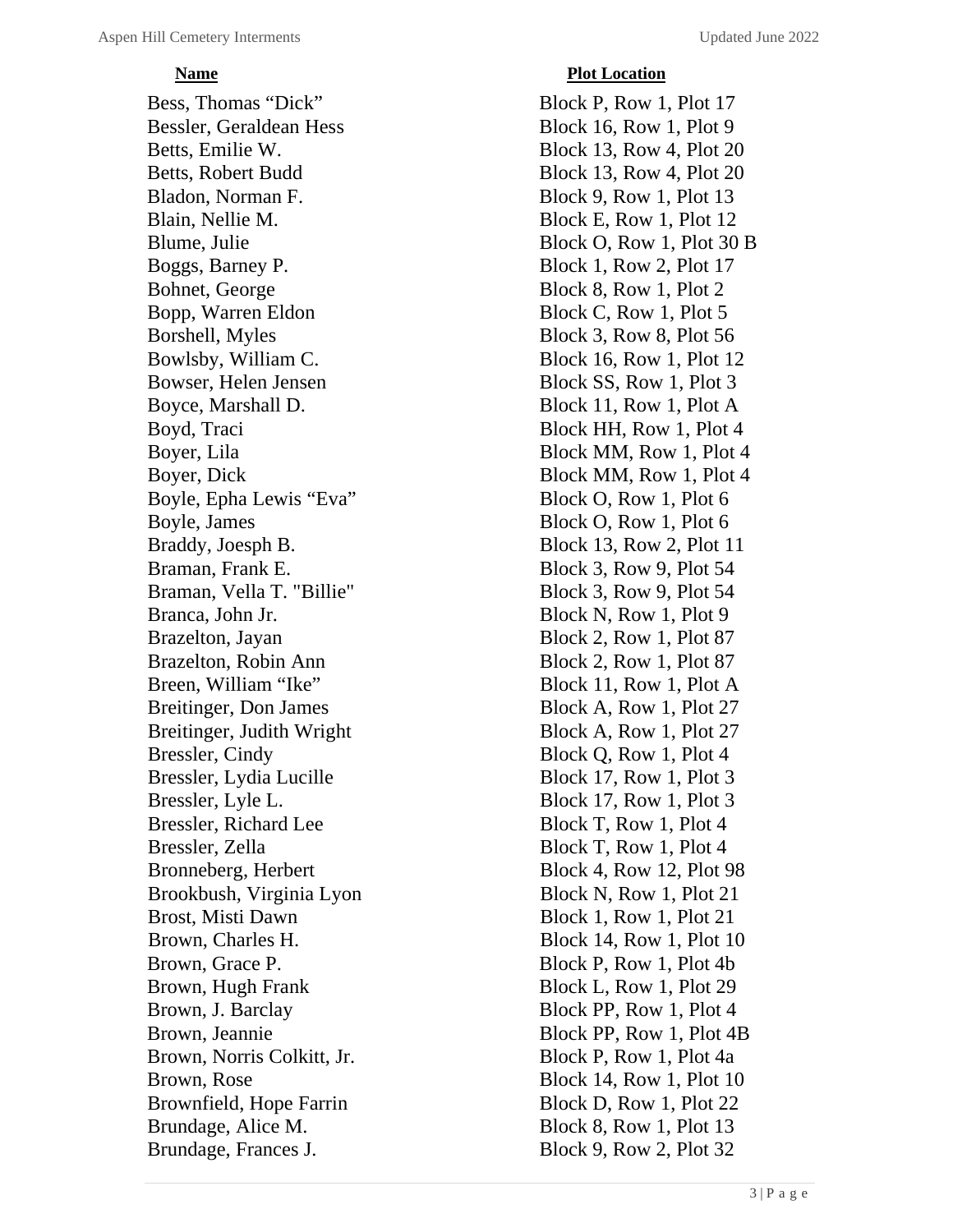Brundage, Wallace M. Block 8, Row 1, Plot 13 Brunk, James Block Q, Row 1, Plot 31 Burner, Robert Block 16, Row 2, Plot 15 Budge, Jason Allen Block A, Row 1, Plot 9 Budge, Sharlene Block A, Row 1, Plot 10 Bullock, Helga Block II, Row 1, Plot 3 Bunn, Warren G. Block 5, Row 1, Plot 3 Bunsen, M.K. "Bunny" Block 4, Row 3, Plot 4 Bunsen, Robert H. Block 4, Row 3, Plot 4 Burroughs, Kim Elizabeth Block D, Row 1, Plot 27 Burrows, Emett Block 13, Row 4, Plot 21 Burrows, Patricia McCain Block 17, Row 2, Plot 22 Burrows, Ruth Block 13, Row 4, Plot 21 Burt, Katherine Newlin Block 2, Row 3, Plot 4 Burt, Margaret C. Block 2, Row 3, Plot 5 Burt, Struthers Block 2, Row 3, Plot 4 Bush, Daisy M. Block A, Row 1, Plot 6 Bush, Guy Block A, Row 1, Plot 6 Bush, Louie Block A, Row 1, Plot 4 Bush, Sarah L. Block A, Row 1, Plot 5

Cade, Lawson Douglas Block RR, Row 1, Plot 4 Cadenhead, David Block 13, Row 4, Plot 19 Cady, No first name available Block 1, Row 5, Plot 59 Cady, Ruby Lou Block 1, Row 5, Plot 59 Callahan, Etta M. Block 14, Row 2, Plot 14 Callahan, Seaver J. Block 14, Row 2, Plot 13 Campbell, Toby Block AA, Row 1, Plot 3 Caopman, Christopher Block II, Row 1, Plot 4 Carey, Lloyd Daune Block 2, Row 10, Plot 51 Carlisle, Dorsey B. Block 14, Row 5, Plot 49 Carlson, Amy Millward Block 11, Row 1, Plot 5 Carlson, Charles F. Block 14, Row 4, Plot 31 Carlson, Kenneth L. Block O, Row 1, Plot 20 Carlson, Lawrence E. Block 14, Row 4, Plot 32 Carlson, Rita Block O, Row 1, Plot 20 Carrington, Cal Block 7, Row 2, Plot 7 Carrington, Gale E. Block 7, Row 1, Plot 6 Carrington, Lena Taylor Block D, Row 1, Plot 18 Carroll, Sarah Bourne Block 4, Row 11, Plot 89 Carter, H. King Block 11, Row 4, Plot 33 Carter, Paul Block II, Row 1, Plot 2 Case, James T., Jr. Block M, Row 1, Plot 25 Case, James T., Sr. Block M, Row 1, Plot 26 Casey, Joe Block 16, Row 3, Plot 37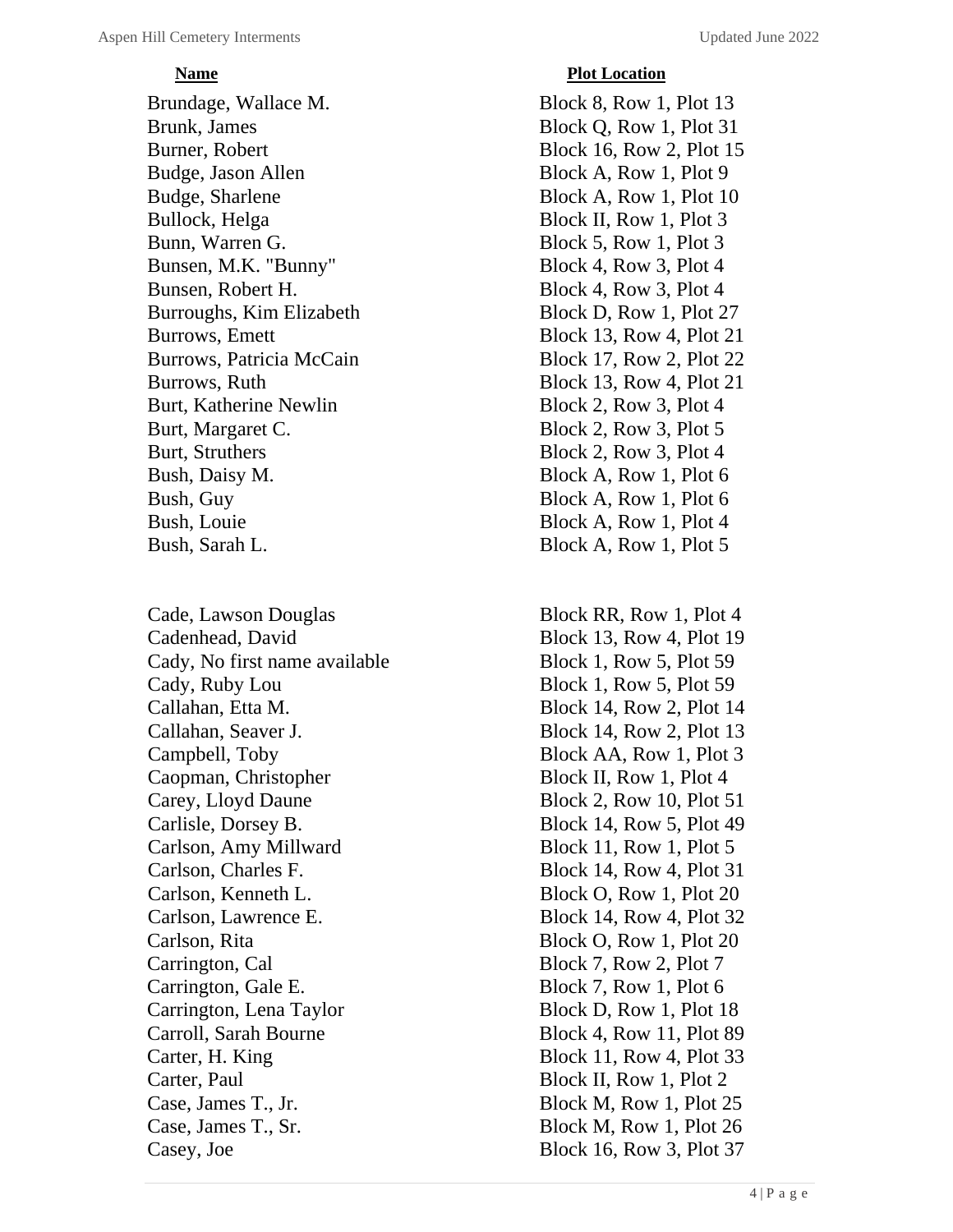# *<u>Plot Location</u>*

Cearfoss, Edna Ray Block 9, Row 1, Plot 6 Cervanek, Michael, Jr. Block Q, Row 1, Plot 18C Cervantes, Karen Block X, Row 1, Plot 12 Chambers, Andrew H. Block 4, Row 7, Plot 48 Chambers, Anita Kathleen Block 4, Row 7, Plot 47 Chambers, Berla S. Block 3, Row 4, Plot 24 Chambers, Cora Ann Block 4, Row 7, Plot 46 Chambers, Ida B. Block 4, Row 7, Plot 48 Chambers, James H. Block 3, Row 4, Plot 24 Chance, Hoyt Clay II Block U, Row 1, Plot 1 Chaney, Patricia Block FF, Row 1, Plot 4 Chaney, William Roy Block FF, Row 1, Plot 4 Charlston, Anne Betts Block 13, Row 4, Plot 20 Charter, Maude Lorene Block 5, Row 1, Plot 10A Charter, Robert Henry Block 5, Row 1, Plot 10 Cheatham, James Gilliam Block Q, Row 1, Plot 32 Cheney, Vera Block 11, Row 1, Plot A Cherry, John Block 8, Row 1, Plot 21 Christensen, May S. Block 4, Row 10, Plot 79 Christian, Mike Block Q, Row 1, Plot 6 Ciulla, Evelyn Block Q, Row 16, Plot K Clabaugh, Randii Heide Block A, Row 1, Plot 24 Clark, Ada Eliza Block K, Row 1, Plot 9 Clark, Alvin D. Block H, Row 1, Plot 9 Clark, Geralde Block 14, Row 5, Plot 42 Clark, Harold S. Block K, Row 1, Plot 9 Clark, Hirva J. Block 1, Row 6, Plot 68 Clark, Jessie May Block H, Row 1, Plot 10 Clark, Lawrence V. Block H, Row 1, Plot 10 Clark, Susan Elizabeth Block K, Row 1, Plot 10 Clark, Virginia H. Block 1, Row 6, Plot 68 Clevenger, B.H. Block 7, Row 1, Plot 3 Clissold, Berta Berrett Block G, Row 1, Plot 18 Clissold, Harry E. Block G, Row 1, Plot 18 Clissold, Thomas Lyman Block 14, Row 2, Plot 17 Clover, Clara Elizabeth Block BB, Row 1, Plot 4 Coapman, Christopher Block II, Row 1, Plot 4 Coday, Max W. Block 1, Row 8, Plot 89 Coffin, Alonzo Block 8, Row 1, Plot 7 Coffin, Borris E. Block 8, Row 1, Plot 7 Coffin, Dorris C. Topping Block 8, Row 1, Plot 7 Coffin, Dorris E. Topping Block 8, Row 1, Plot 7 Coffin, Eva J. Block 9, Row 1, Plot 24 Coffin, Frank S. Block 9, Row 1, Plot 10 Coffin, Glen Henniger Block 9, Row 2, Plot 23

Chase, James Fiske Block O, Row 1, Lot 33 (north half)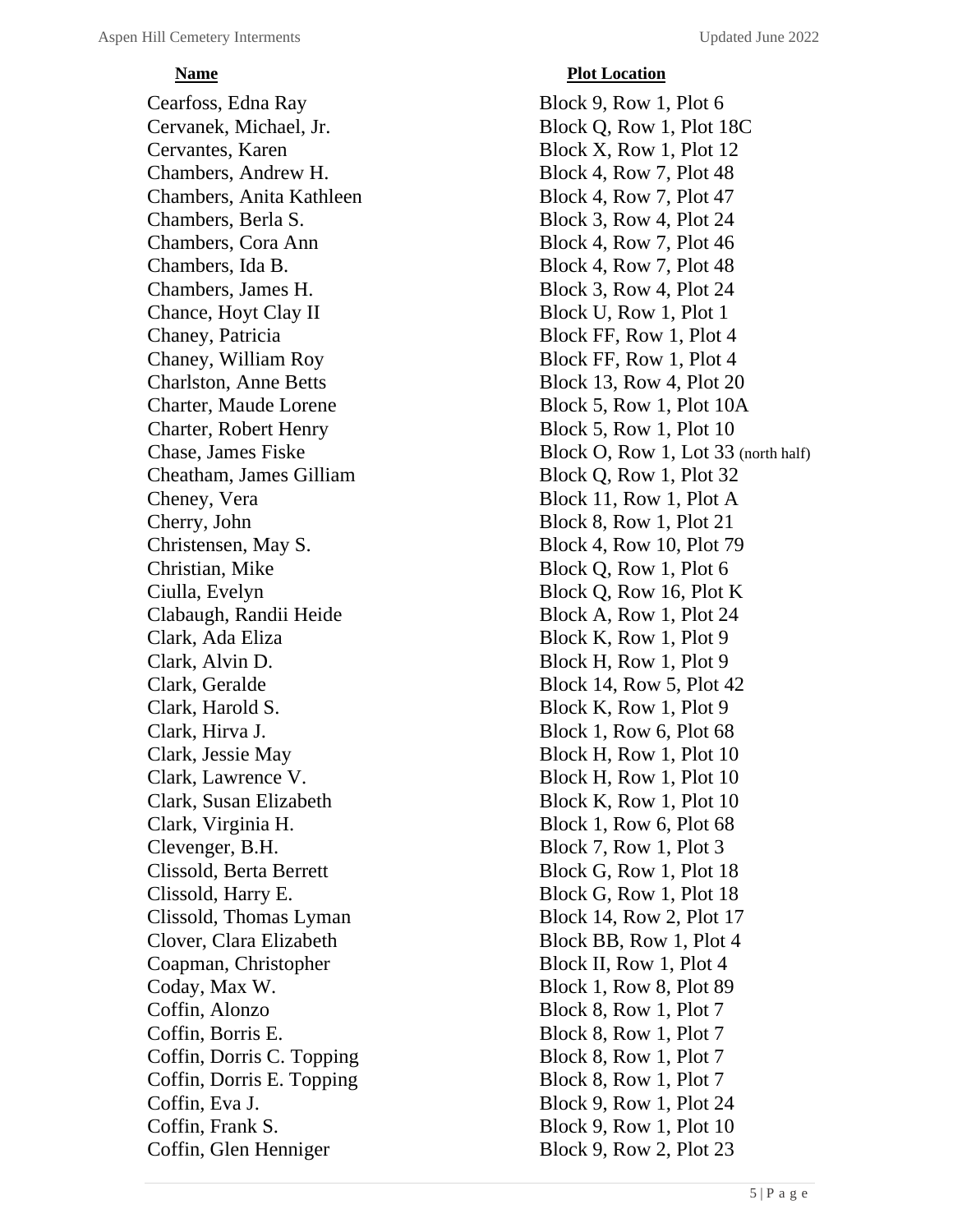Coffin, Harley A. Block 9, Row 2, Plot 24 Coffin, Mary Miner Block 8, Row 1, Plot 7 Colter, Mary Jon Block R, Row 1, Plot 2 Cook, Patricia Jane Brackin Block R, Row 1, Plot 17B Cole, Arthur Blice Block 7, Row 1, Plot 5 Cole, Hattie Block 7, Row 1, Plot 5 Coles, Farney R. Block C, Row 1, Plot 6 Conan, Wiley B. Block 1, Row 4, Plot 37 Conn, Anne Block 9, Row 1, Plot 6 Conn, William Block 9, Row 1, Plot 6 Conley, Catherine Marie Block A, Row 1, Plot 29C Conley, Shane William Block A, Row 1, Plot 29A Conley, Russell Wallace Block A, Row 1, Plot 29B Cook, Frances Melvin Block 14, Row 1, Plot 10A Coons, Daniel Lee Block 1, Row 3, Plot 33A Coonce, Jim Block J, Row 1, Plot 12 Coonce, Stacy Lynn Block J, Row 1, Plot 12 Cooper, Jane H. Block WW, Row 1, Plot 1 Cooper, Jonathan C. Block WW, Row 1, Plot 1 Copenhaven, Smith E. Block 11, Row 2, Plot 10 Cotterell, Tracey Block AA, Row 1, Plot 4 Counts, John C. Block 10, Row 1, Plot 8 Cowan, Wiley B. Block 1, Row 4, Plot 37 Cox, Donna Lou Block 1, Row 7, Plot 79 Crisp, Bob Block 11, Row 1, Plot A Crisp, Claude Block F, Row 1, Plot 1 Crisp, John R. Block 14, Row 1, Plot 3 Crisp, Lyle Block F, Row 1, Plot 1 Cromien, Cormac M., Jr. Block A, Row 1, Plot 29 Cummins, Charles Cavett Block H, Row 1, Plot 18 Curtis, Alvin Vernon Block 14, Row 2, Plot 18 Curtis, Anna K. Block 2, Row 11, Plot 64 Curtis, Elizabeth Callahan Block 14, Row 2, Plot 16 Curtis, Hyrum L. Block 14, Row 3, Plot 27 Curtis, Lucy E . Block 14, Row 3, Plot 27 Curtis, Maryell E. Block 4, Row 12, Plot 95 Curtis, Vernon Block 2, Row 11, Plot 64

Dable, Michael Kenneth Block B, Row 1, Plot 27 Dahiels, T.W. "Beth" Block 11, Row 1, Plot A Dahl, Lillie Margaret "Peg" Block V, Row 3, Plot 1B Daily, Barbara Block HH, Row 1, Plot 2B Daily, Jewell Thomas Block HH, Row 1, Plot 2A Dalton, Linda Block 9, Row 1, Plot 13 Dalton, Susie Leisinger Block 17, Row 1, Plot 5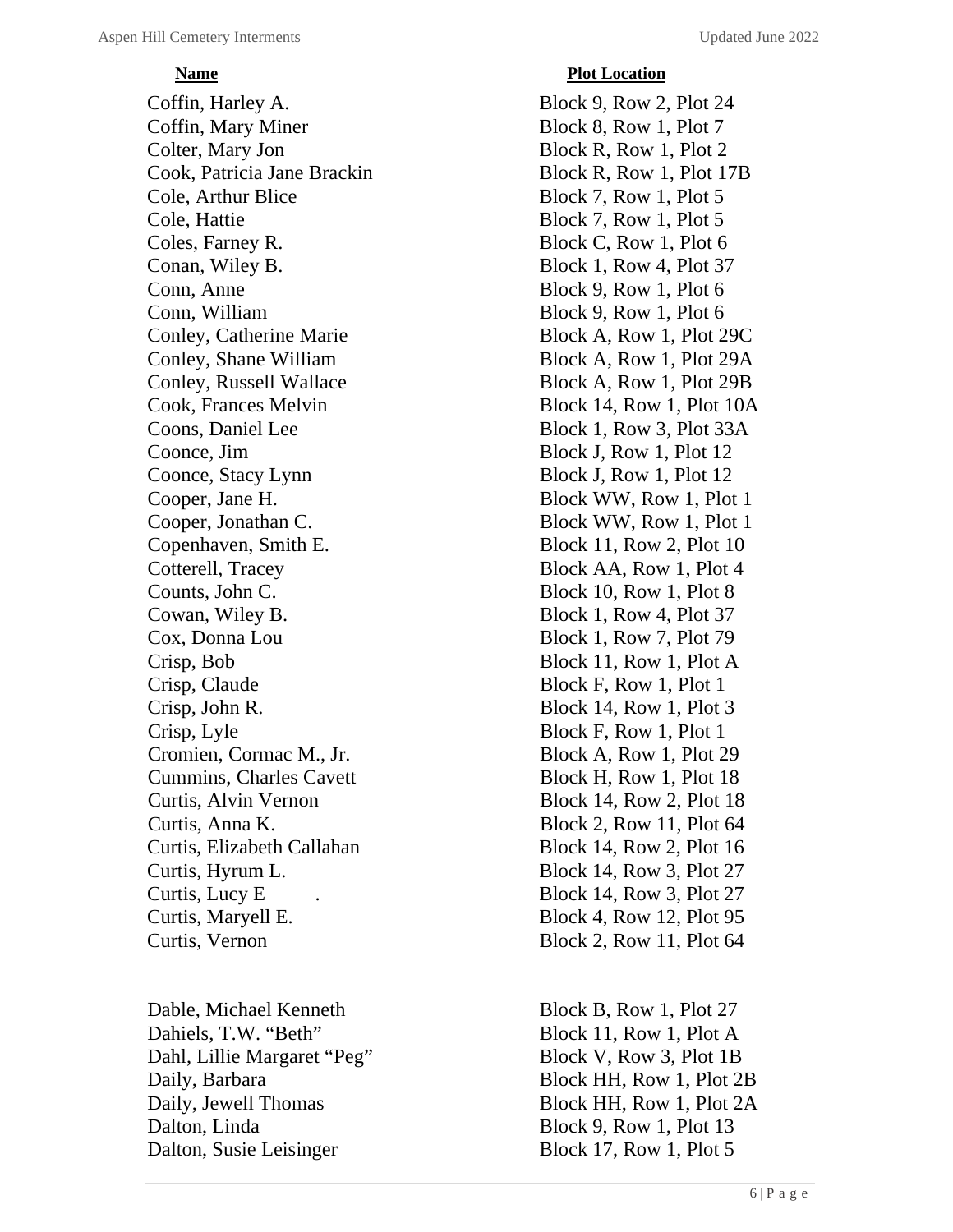Dalyrmple, Alick Block WW, Row 1, Plot 2 Davidson, Frances M. Block J, Row 1, Plot 5B Davidson, Marion Block J, Row 1, Plot 5A Davis, A. Nathan Block 5, Row 1, Plot 7 Davis, Jack Block 11, Row 1, Plot A Davis, Pearl Gregory Block 5, Row 1, Plot 7 Decker, E.A. "Slim" Block I, Row 1, Plot 1 Decker, Laura Roberta Block H, Row 1, Plot 1 Dees, Marco Block O, Row 1, Plot 30 North Side DeGraw, Austin Block D, Row 1, Plot 6 DeLoney, Hyrum W. Block 14, Row 1, Plot 1 DeLoney, James Block 1, Row 4, Plot 39 DePew, Jane Hormann Block D, Row 1, Plot 30 Depew, Oliver Block D, Row 1, Plot 30 DeWit, Louis E. Block 4, Row 7, Plot 41 Deyo, Frederick H. Block 4, Row 8, Plot 52 Deyo, Pearl V. Block 9, Row 1, Plot 6 Dial, Paul Block 12, Row 3, Plot 17 Dibble, Alberta "Cap" Block 4, Row 13, Plot 110 Dibble, C.E. "Dib" Block 4, Row 13, Plot 110 Disteli, Albert R. Block D, Row 1, Plot 28 Dickson, Raymond Sepha Block Q, Row 1, Plot 12F Dodson, Robert E. Block 14, Row 2, Plot 20 Donald Conrad Block 16, Row 3, Plot 39 Donaldson, Amanda J. Block O, Row 1, Plot 17 Donaldson, Joe L. Block O, Row 1, Plot 17 Dornan, John P. Block D, Row 1, Plot 4 Downs, Richard Block A, Row 1, Plot 26 Drake Jr., James J. Block A, Row 1, Plot 26 Drinkwater, Emma Block 4, Row 10, Plot 75 Drinkwater, Henry Charles Block 4, Row 10, Plot 75 Driskell, Anise A. Block 2, Row 8, Plot 40 Driskell, Charles A. Block 4, Row 10, Plot 80 Driskell, George W. Block 2, Row 8, Plot 40 Driskell, Iris Dean Block 4, Row 11, Plot 81 Driskell, Lucile Block 2, Row 8, Plot 41 Driskell, Mary E. Block 4, Row 10, Plot 80 Duncombe, Joel Earl Block 16, Row 2, Plot 25 DuNeige, Janick Remi (aka Bergstein, Todd) Block 3, Row 8, Plot 58

# *<u>Plot Location</u>*

Edmiston, Frank J. Block 4, Row 3, Plot 8 Edwards, Beatrice Block D, Row 1, Plot 27 Edwards, William H. Block D, Row 1, Plot 21 Elder, Roberta Parks Block 14, Row 4, Plot 40 Ellingson, Barbara D. Block RR, Row 1, Plot 2B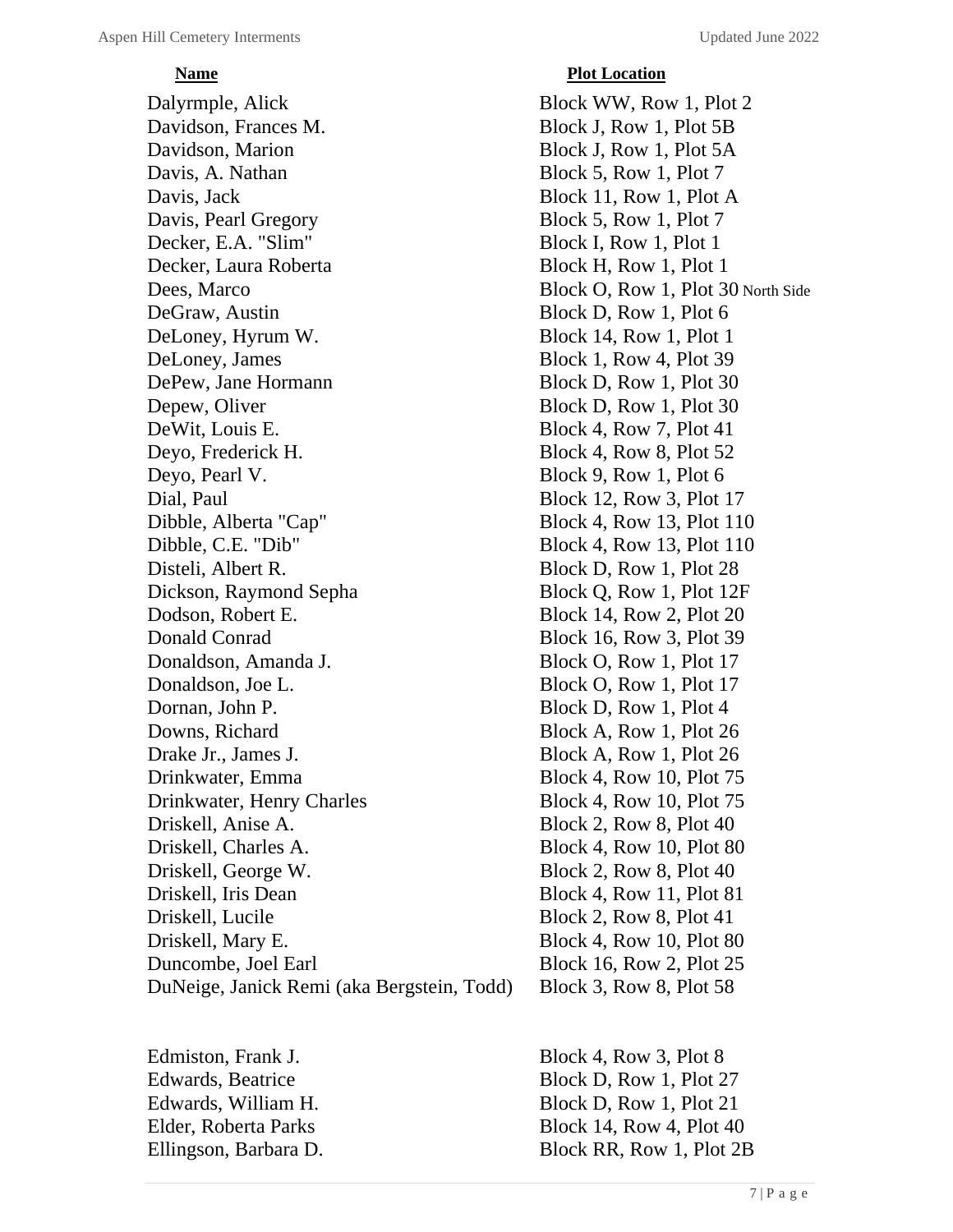Ellingson, Earl F. Block RR, Row 1, Plot 2A Ellis, Daniel Block 9, Row 1, Plot 43 Elmore, Sherman Block 17, Row 1, Plot 17 Ely, H. Mortimer Block 2, Row 11, Plot 57 Ely, Nancy M. Block 2, Row 11, Plot 57 Elzemeyer, Steven William Block 11, Row 4, Plot 32 Epperly, Edward Bo Block M, Row 1, Plot 3 Erwin, George R. Block 4, Row 3, Plot 9 Erwin, Howard D. Block 4, Row 3, Plot 9 Estes, Francis M. Block 14, Row 2, Plot 19 Everett, Rodgers Block V, Row 1, Plot 1 Eynon, Calvin C. Block L, Row 1, Plot 25 Eynon, Gene K. Block 6, Row1, Plot 5 Eynon, Joe Block 6, Row 1, Plot 4 Eynon, John L. Block 6, Row 1, Plot 3 Eynon, Lester Block K, Row 1, Plot 25 Eynon, Lester E. Block 6, Row1, Plot 4 Eynon, Mary J. Block 6, Row 1, Plot 3 Eynon, Maude A. Block K, row 1, Plot 25 Eynon, Ruth Barney Block 3, Row 3, Plot 13

Ferrell, Benjamin Pierce Block BB, Row 1, Plot 2 Ferrell, Fern W. Block BB, Row 1, Plot 2 Ferrin, Anna Block D, Row 1, Plot 22 Ferrin, Austin Josiah Block M, Row 1, Plot 11 Ferrin, Burns Chadwin Block D, Row 1, Plot 24 Ferrin, Burns P. Block D, Row 1, Plot 22 Ferrin, Charles Block K, Row 1, Plot 12 Ferrin, Curtis R. Block 5, Row 2, Plot 20 Ferrin, Dorothy E. Block 3, Row 6, Plot 33 Ferrin, Enoch Burns Block 3, Row 6, Plot 31 Ferrin, Howard David Block M, Row 1, Plot 11 Ferrin, Howard L. Block M, Row 1, Plot 12 Ferrin, Ida Block K, Row 1, Plot 12 Ferrin, Jessie B. Block M, Row 1, Plot 12 Ferrin, J. Merritt Block 5, Row 2, Plot 19 Ferrin, Marianne Block 5, Row 2, Plot 20 Ferrin, Mary Elizabeth Block 5, Row 2, Plot 9 Ferrin, Michelle Block M, Row 1, Plot 9 Ferrin, Nellie Gean Block 3, Row 6, Plot 31

# *<u>Plot Location</u>*

Ferguson, Joanne Block C, Row 1, Plot 30A Ferguson, Lorance Calvin Block C, Row 1, Plot 30B Fero, Joe "Red" Block 2, Row 11, Plot 63 Ferrin, Beth S. Block 5, Row 2, Plot 19 A Ferrin, Merritt Block 5, Row 2, Plot 19 B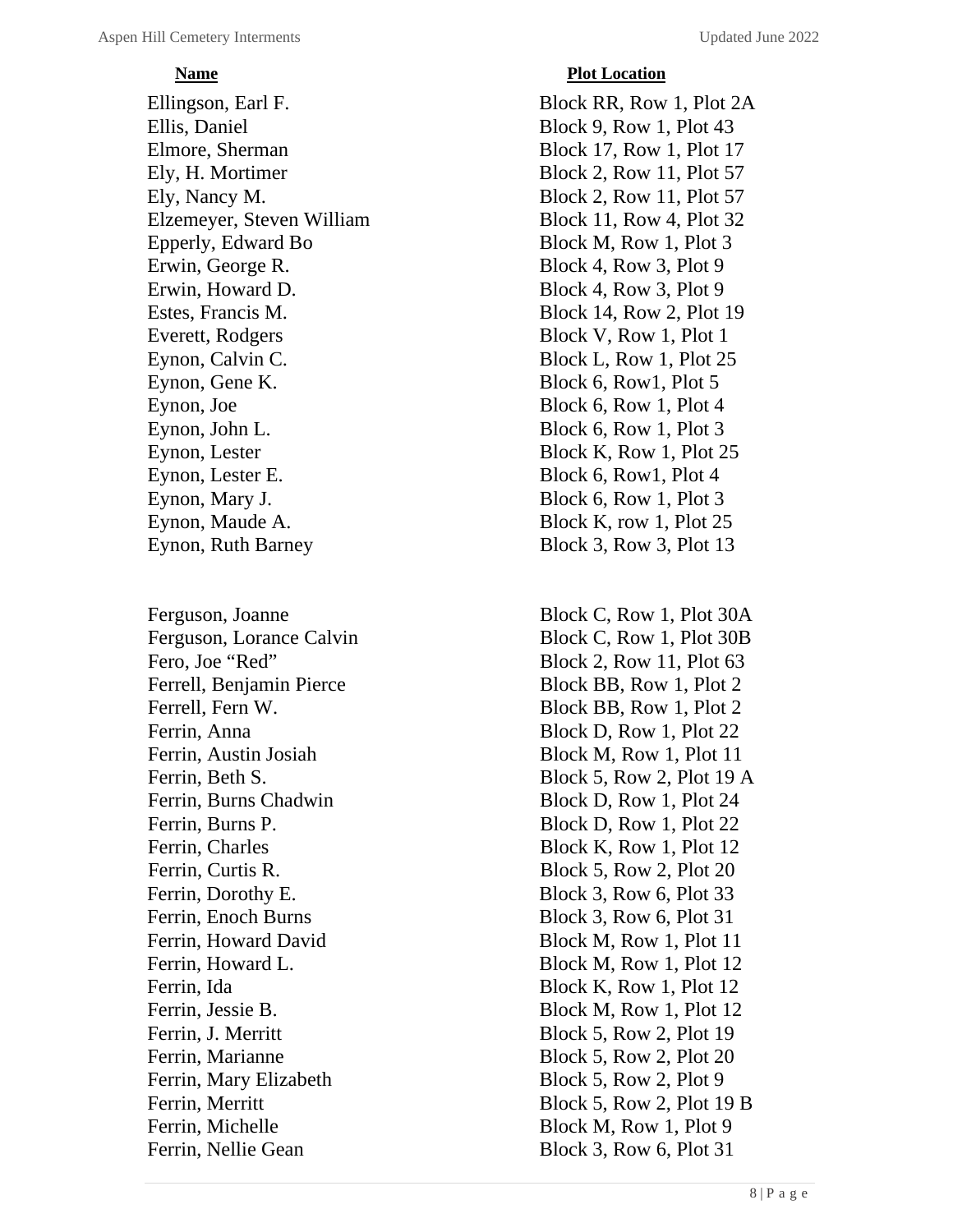Ferrin, No first name available Block 3, Row 6, Plot 32 Ferrin, Pat B Block D, Row 1, Plot 23 Ferrin, Robert Block K, Row 1, Plot 12 Ferrin, Rudger E. Block 3, Row 6, Plot 33 Ferrin, William Arnold Block 4, Row 2, Plot 112B Ferrin, Wilson Block 3, Row 6, Plot 32 Fesler, Charlie E. Block 4, Row 1, Plot 126 Feuz, Fred Block 3, Row 4, Plot 19 Finnegan, E.D., Jr. Block J, Row 1, Plot 8 Finnegan, Edward D., Sr. Block J, Row 1, Plot 8 Fish, Eve Everett Block V, Row 1, Plot 1 Fisher, Elizabeth A. Block B, Row 1, Plot 6 Fisher, Ernest Block B, Row 1, Plot 6 Fisher, "Mamie" Ethel R. Block I, Row 1, Plot 4 Floreani, Bernice Block G, Row 1, Plot 27 B Floreani, Domenico Block H, Row 1, Plot 27 Floreani, Gisella Block H, Row 1, Plot 27 Floreani, Marian Block G, Row 1, Plot 27 A Floreani, Raymond Block G, Row 1, Plot 27 C Flurie, Gerald L. Block R, Row 1, Plot 6 Flurie, Judith Marie Block R, Row 1, Plot 6 Fogarty, William Block NN, Row 1, Plot 2 Fox, Charles W. Block 10, Row 1, Plot 8 Fox, Estelle Stilson Rogers Block 4, Row 2, Plot 112 A Francis, Beth H. Block 3, Row 5, Plot 25 Francis, James A. Block 3, Row 5, Plot 27 Francis, John Q. Block 3, Row 5, Plot 25 Francis, Maggie E. Block 3, Row 5, Plot 27 Franzen, Noble A. Block H, Row 1, Plot 26 Frazier, Lucille Block 16, Row Q, Plot 1 Frazier, Walter Block 16, Row Q, Plot 1 Frederick, Carla Block R, Row 1, Plot 16 A Frederick, Howard L. Block 17, Row 3, Plot 35 Frew, Margaretta Park Block 5, Row 3, Plot 22 Fuez, Fred Block 3, Row 4, Plot 19 Fuller, Ilga Griffith Block 11, Row 1, Plot 1 Funeral Home Marker Block 1, Row 1, Plot 6 A Funeral Home Marker Block 1, Row 5, Plot 49 Funeral Home Marker Block 1, Row 5, Plot 53 Funeral Home Marker Block 1, Row 5, Plot 55 Funeral Home Marker Block 1, Row 7, Plot 79

# *<u>Plot Location</u>*

Gaitan, Alice Block 10, Row 3, Plot 25 Gaitan, Donald Block 10, Row 3, Plot 25 Gale, JaNel Block J, Row 1, Plot 11 C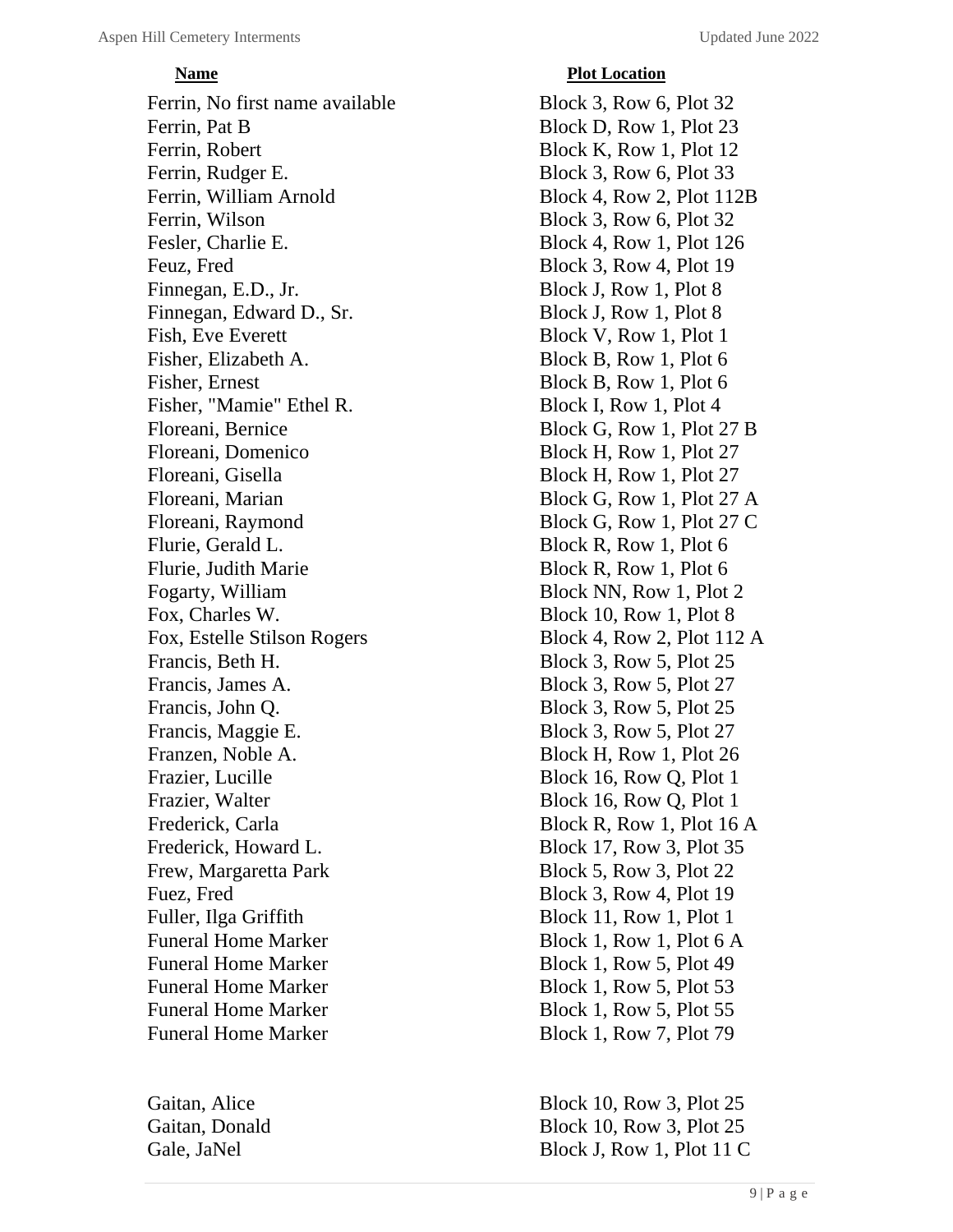# *<u>Plot Location</u>*

Garaman, Neita Lorraine Block C, Row 1, Plot 23 Garaman, Russell Block C, Row 1, Plot 24 Garcia, Brayden Block 17, Row 3, Plot 45 Garcia, Camella Romero Block 17, Row 3, Plot 43 Garcia-Garcia, Alejandro Block N, Row 1, Plot 19 Garcia-Guevara, Jared Block 17, Row 3, Plot 40 A Garretson, Lucille Block R, Row 1, Plot 16 E Gee, Dixie Carol Block 16, Row 1, Plot 4 George, Vivian Block B, Row 1, Plot 19 Gies, Thelma Block 12, Row 4, Plot 32 Giles, Alice Block 5, Row 3, Plot 27 Giles, William M. Block 5, Row 3, Plot 27 Gillette, Eugene E. "Gene" Block J, Row 1, Plot 2 Gillette, Francis Charles Block J, Row 1, Plot 1 Gillette, Jeanette Taylor Block J, Row 1, Plot 2 Giltner, Mose V Block 12, Row 2, Plot 8 Glasspool, No First Name Available Block 1, Row 3, Plot 25 Goe, Ben F. Block 11, Row 1, Plot 4 Goe, George W. Block 11, Row 1, Plot 6 Goe, James E. Block 8, Row 1, Plot 1 Goe, Jennie McInelly Block 11, Row 1, Plot 4 Goodrick, Barbara Block CC, Row 1, Plot 3 Gornick, Marcella Deanne Block 2, Row 9, Plot 43 Graham, George Bruce Block 2, Row 7, Plot 32 Gram, Lola L. Clissold Block Q, Row 1, Plot 9 Grant, Majorie Block R, Row 1, Plot 1 Greenwold, George Block P, Row 1, Plot 9 Gregory, Nobe Block 10, Row 1, Plot 5 Gregory, Noble E. Block 10, Row 1, Plot 5 Gregory, Samuel Block 10, Row 1, Plot 5 Griffith, Claude Block E, Row 1, Plot3 Griffith, George G. Block 11, Row 1, Plot 1 Griffith, Henrietta Steed Mitchel Block, Row 1, Plot 26 Griffith, No first name available Block 11, Row 1, Plot 1 Griffith, Orla Elwin Block 11, Row 1, Plot 26 Griswold, Lauretta Block 4, Row 3, Plot 1 Grooms, Jeanne F. Block R, Row 17, Plot 17 Grooms, Jeanne F. Block R, Row 17, Plot G Gross, Harry A. Block 2, Row 9, Plot 43 Groves, George W. (Graves) Block 1, Row 3, Plot 26 Guest, John Calvin Block 4, Row 1, Plot 123 Gunn, Hallowese Ellena Morrison Tomingas Block 3, Row 3, Plot 18 Gunther, Albert Block 4, Row 7, Plot 50 Gunther, Grace Block Q, Row 1, Plot 11 Gunther, George Block 4, Row 9, Plot 64 Gunther, Henry Block Q, Row 1, Plot 11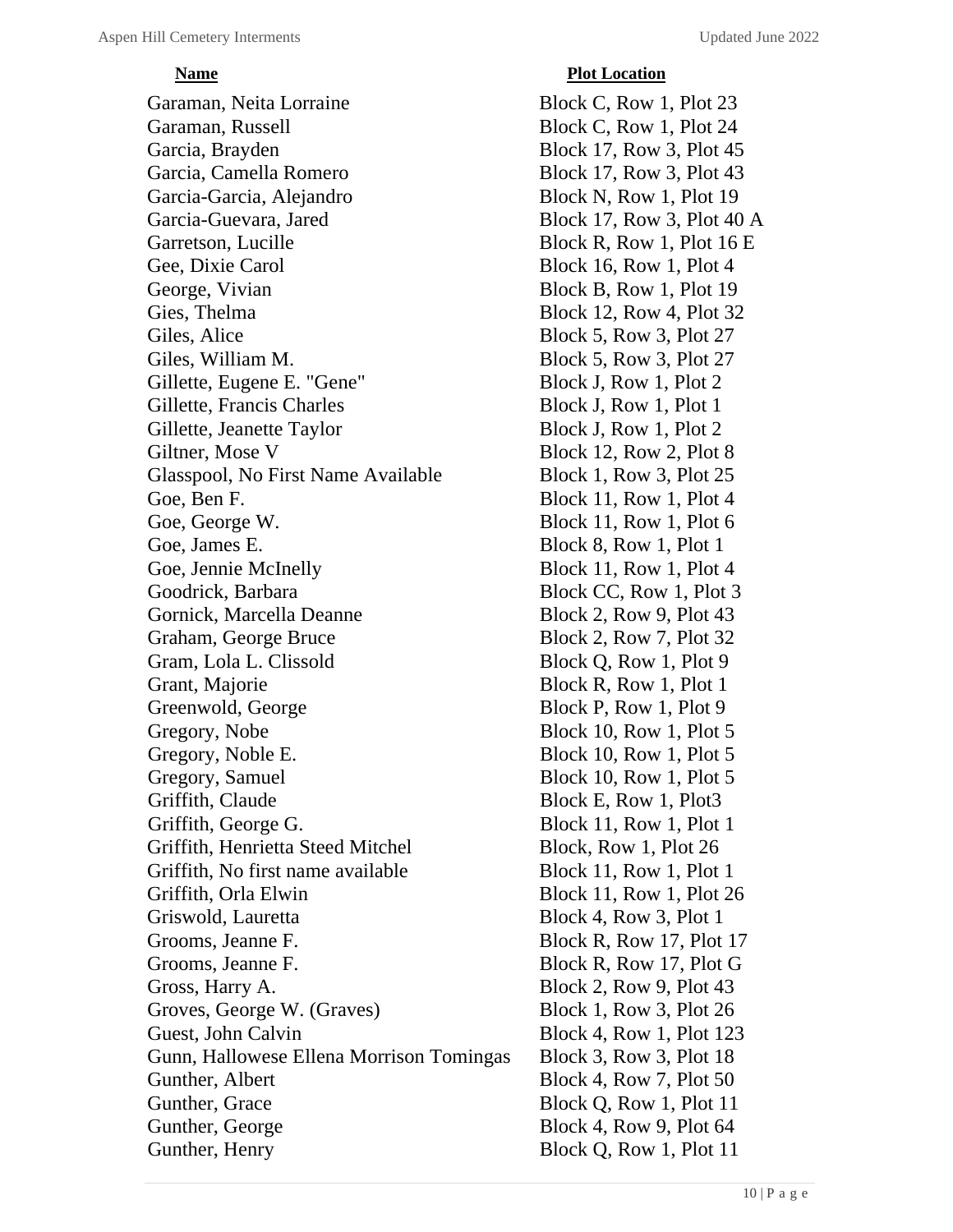Hagen, Grant Olaf Block 11, Row 1, Plot A Hagen, Gudor J. Block 4, Row 6, Plot 40 Hagen, Harvey Otto Block 4, Row 6, Plot 39 Hagen, Margaret Elizabeth Block 11, Row 1, Plot A Hagen, Severine K. Block 4, Row 6, Plot 39 Hahn, Colleen Block Q, Row 1, Plot 12 O Hahn, Roger Donald Block Q, Row 1, Plot 12 O Halbrook, Wilhemina Block 9, Row 2, Plot 31 Hall, Charles H. Block 2, Row 8, Plot 37 Hall, Gertrude B. Block 1, Row 1, Plot 20 Hall, Wanda Baucum Block B, Row 1, Plot 15 Hammond, Dorothy L. Block T, Row 1, Plot 31A Hammond, Harold Rezin Block 2, Row 7, Plot 34 Hammond, Marie Adele Block 2, Row 7, Plot 33 Hammond, Robert Block T, Row 1, Plot 31B Hanbury, Khale Forrest Block X, Row 1, Plot 5 Hancock Jr., Fred Downing Bloxk O, Row 1, Plot 32 Hansen, Peter C. Block 4, Row 6, Plot 36 Hansen, Sylvia I. Block 4, Row 6, Plot 36 Hanson, Deanna Schearer Block BB, Row 1, Plot 3 Hanson, Peter John Block 11, Row 1, Plot A Harboway, August Jude Block O, Row 1, Plot 3C Hardesty, Jet Block 4, Row 13, Plot 105 Harold, Alta C. Block 9, Row 1, Plot 10 Harold, Mary E. Block 9, Row 1, Plot 10 Harold, Rudy M. Block 9, Row 1, Plot 10 Harris, Herbert Block 1, Row 8, Plot 92 Harris, Roxie Faye Block 1, Row 8, Plot 91 Harrison Jr., Carter Block G, Row 1, Plot 20 B Hawkins, Theresa Michelle Block 16, Row 1, Plot 6 Hayden, Dudley Block 17, Row 1, Plot 16 Hayden, Elizabeth C. Block 17, Row 1, Plot 16 Hayes, Betty Block B, Row 1, Plot 30 Hayes, Dorothy G.K. Block 1, Row 7, Plot 84 Hayes, Gailon Block 14, Row 3, Plot 25 Hayes, Richard Patrick Block 14, Row 3, Plot 25 Hayes, Robert E. Block B, Row 1, Plot 30 Healia, Chuck Block M, Row 1, Plot 5 Hedrick, Charles W. Block 5, Row 4, Plot 35 Hedrick, Deilia Ann Block 8, Row 1, Plot 2 Hedrick, Hazel Block 10, Row 1, Plot 1

# *Plot Location*

Gunther, Martha C. Block 4, Row 7, Plot 49 Gwilliam, Timothy Block U, Row 1, Plot 3

Haddaway, Lynn Allen Block C, Row 1, Plot 30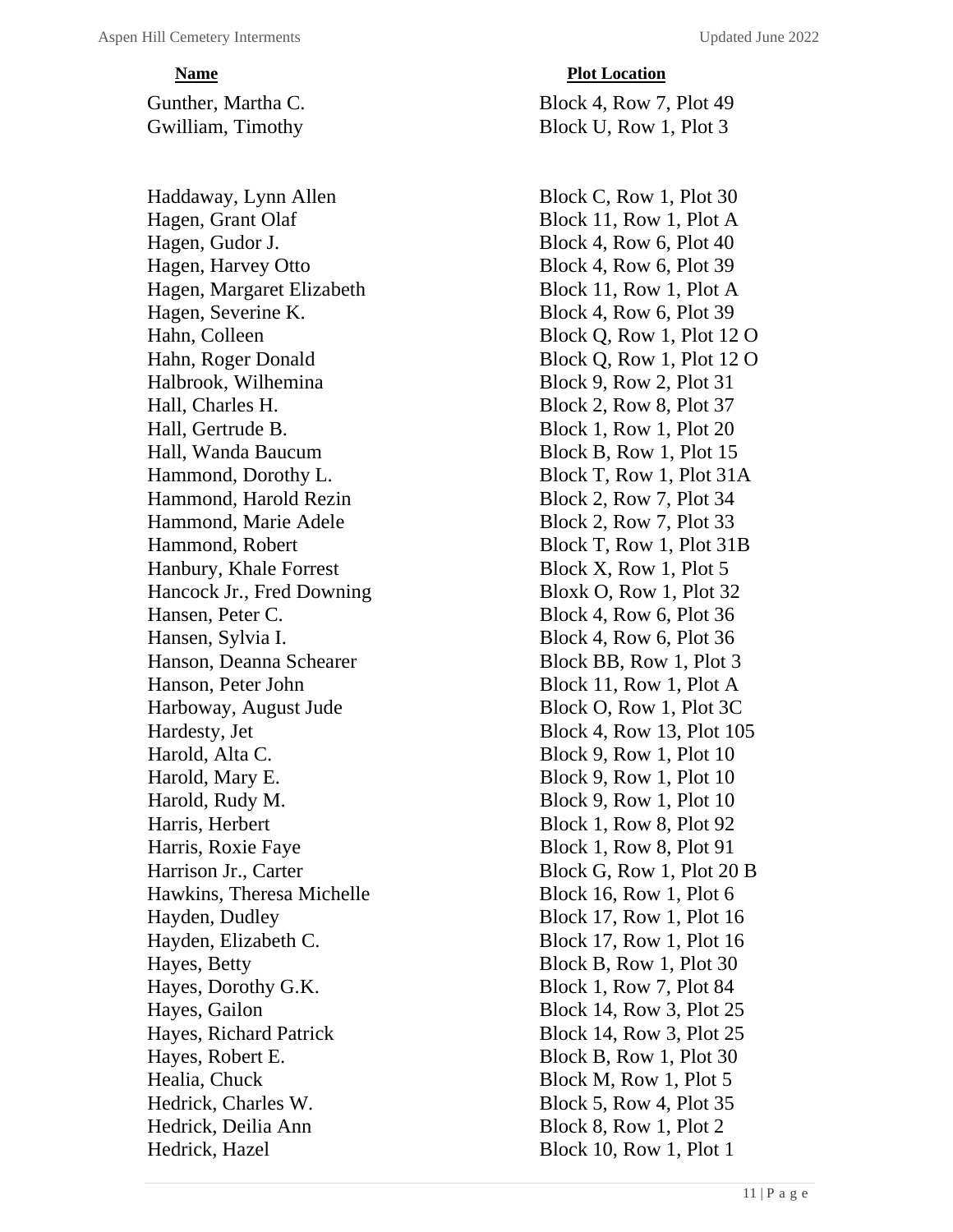Hedrick, Katie Norilla Block 5, Row 4, Plot 35 Heide, Sharon S. Block A, Row 1, Lot 24 Heidi, Robert Scott **Block A, Row 1, Plot 24** Hemming, "Garry" Gareth H. Block D, row 1, Plot 16 Hennaman, Francis H. Block 3, Row 5, Plot 27 Hennes, Wayne Walter Block H, Row 1, Plot 12 Hendrick, Hazel Block 10, Row 1, Plot 1 Heniger, Joseph R. Block 9, Row 2, Plot 25 Heninger, Arthur J. Block 9, Row 2, Plot 27 Heninger, Joseph B. Block 2, Row 7, Plot 30 Heninger, Mary W. Block 9, Row 2, Plot 24 Heninger, Sally E. Block 2, Row 7, Plot 30 Henrie, Ermel Pearl Block 12, Row 1, Plot 24 Henrie, Howard E. Block 9, Row 2, Plot 22 Henrie, Martin Vyrl Block 15, Row 1, Plot 1 Henrie, Martin W. Block 9, Row 2, Plot 21 Henrie, Ruby G. Block 9, Row 2, Plot 22 Henrie, Ruby S. Block 9, Row 2, Plot 21 Henrie, William Lyle Block 12, Row 1, Plot 24 Henson, Deanna Schearer Block BB, Row 1, Plot 3 Hess, Adeline Block 16, Row 1, Plot 9 Hess, Jay Block 8, Row 1, Plot 15 Hess, Shirley May "Finch" Block 8, Row 1, Plot 15 Hess, Vern Block 16, Row 1, Plot 9 Hibbert, Jayden Ricardo Block N, Row 1, Plot 19 Hill, Clarence Chico Block A, Row 1, Plot 26 Hills, Broderick Clayton Block Q, Row 1, Plot 25 Hindman, Frank Delbert Block 11, Row 1, Plot A Hockmeyer, Clive E. Jr. Block O, Row 1, Plot 1 Hockmeyer, Clive E. III Block O, Row 1, Plot 1 Hodges, Elmer E. Block 3, Row 7, Plot 38 Hodges, Guy R. Block 2, Row 9, Plot 48 Hodges, Merlin "Moe" Clarence Block 17, Row 3, Plot 38 Hoffman, Aaron Block 10, Row 1, Plot 8 Holcomb, Roger Allen Block R, Row 1, Plot 17K Holding, Lee Block AA, Row 1, Plot 1 Holiday, Jerry L. Block 11, Row 1, Plot A Holm, Hulda Block K, Row 1, Plot 21 Holm, Theodore Block K, Row 1, Plot 21 Holt, Annie J. Block 9, Row 2, Plot 38 Holt, Eugene Block 11, Row 3, Plot 22 Holt, Guy E. Block 9, Row 2, Plot 38 Holt, Josephine A. Block 11, Row 3, Plot 22 Homer, Frank Block 16, Row 4, Plot 43 Homer, Sally Block 16, Tow 4, Plot 43 Hopson, Birch Henry Block 11, Row 1, Plot 7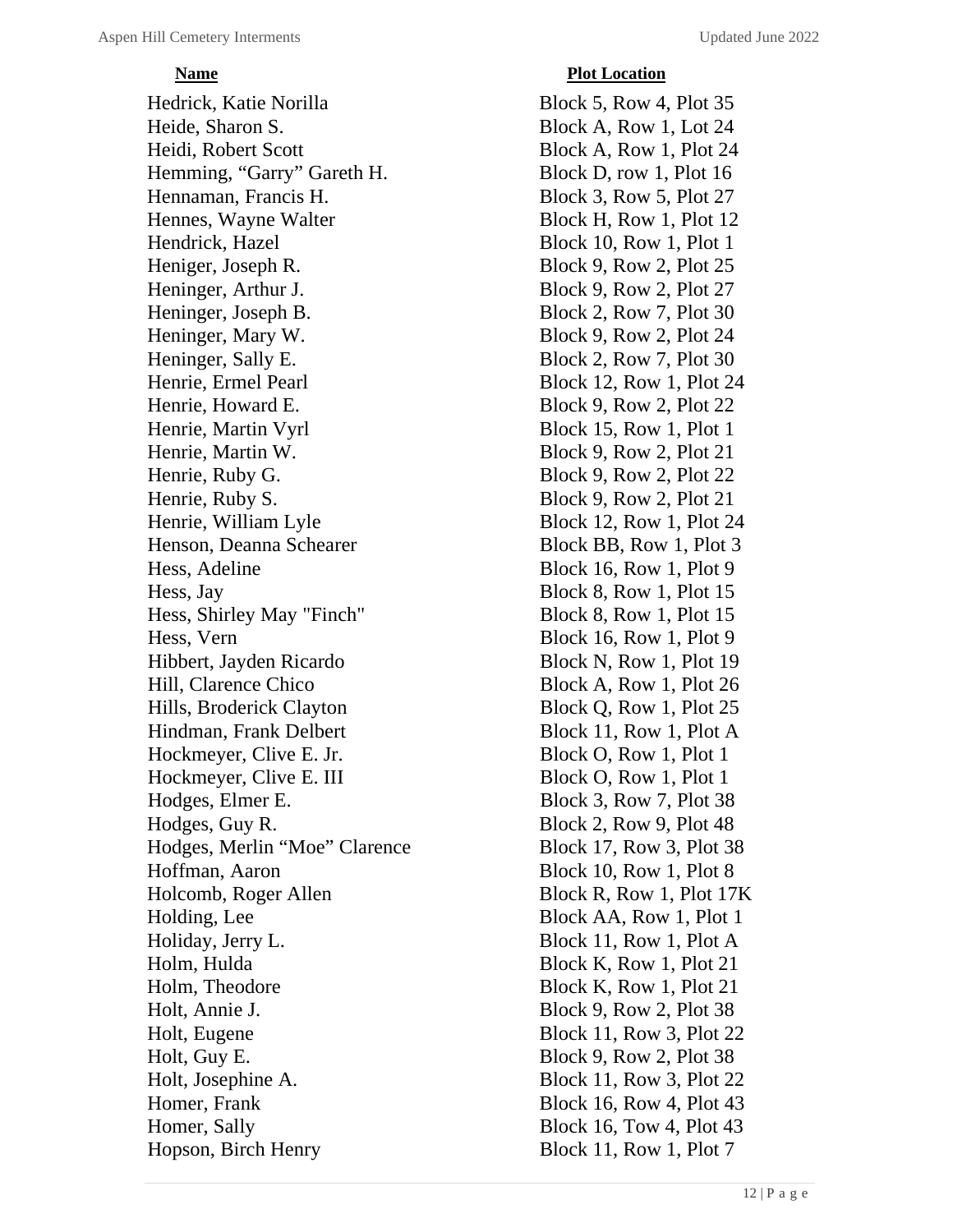Hopson, Edwin Lewis Block 11, Row 1, Plot 7 Houchens, Fred A. Block 5, Row 4, Plot 38 Houchens, Gertrude S. Block 5, Row 4, Plot 37 Hough, Donald Block C, Row 1, Plot 4 Hubbard, Dorothy Block 5, Row 3, Plot 25 Hubbard, Fernie C. Block 5, Row 3, Plot 25 Huff, Charles Block 9, Row 1, Plot 6 Huff II, Charles Block 9, Row 1, Plot 6 Huff III, Charles W. Block 9, Row 1, Plot 6 Huff, Dwight Block 9, Row 1, Plot 6 Huff, Francis Watkins Block 9, Row 1, Plot 6 Huff, Gretchen Block 9, Row 1, Plot 6 Huff, Flo (Tobe) Block 9, Row 1, Plot 6 Huff, Randy Block 9, Row 1, Plot 6 Hundley, Shiloh Christine Block X, Row 1, Plot 7 Hunt, June (Meagher) Block 13, Row 4, Plot 25 Hurley, Calvin Wade Block Q, Row 1, Plot 17J Hutchinson, David Stewart Block 1, Row 2, Plot 16 Hyde, John Douglas Block O, Row 1, Plot 5 Hyde, Patricia Ann Block O, Row 1, Plot 5

Ick, Fred B. Block J, Row 1, Plot 4A Ick, Marquerite Block J, Row 1, Plot 4B Imeson, Wetzel J. Block 4, Row 12, Plot 92 Infanger, Evelyn Block 7, Row 2, Plot 10 Infanger, John Block 7, Row 2, Plot 10 Infanger, Joseph Block 4, Row 9, Plot 65 Infanger, first name not available Block 7, Row 2, Plot 11 Infanger, first name not available Block 7, Row 2, Plot 12 Infanger, Paulina Block 4, Row 9, Plot 65 Isaccs, William Block 9, Row 1, Plot 43

Jennison, Harold F. Block C, Row 1, Plot 3

# **Name Plot Location**

Jackson, Paul S. Block H, Row 1, Plot 12 Jacobsen, Alyce J. Block P, Row 1, Plot 12 Jacobsen, Cyrus B. Block P, Row 1, Plot 12 Jacobsen, Dennis Block 13, Row 2, Plot 7 Jacobson, Lester Block 17, Row 1, Plot 4 Jacobson, Maxine Block 17, Row 1, Plot 4 James (Smith), Margaret Block 13, Row 1, Plot 13 James, A. Pauline Block 13, Row 1, Plot 4 James, Amasa E. Block 13, Row 1, Plot 4 James, George R. Block 13, Row 1, Plot 5 James, Seaver A. Block 13, Row 1, Plot 5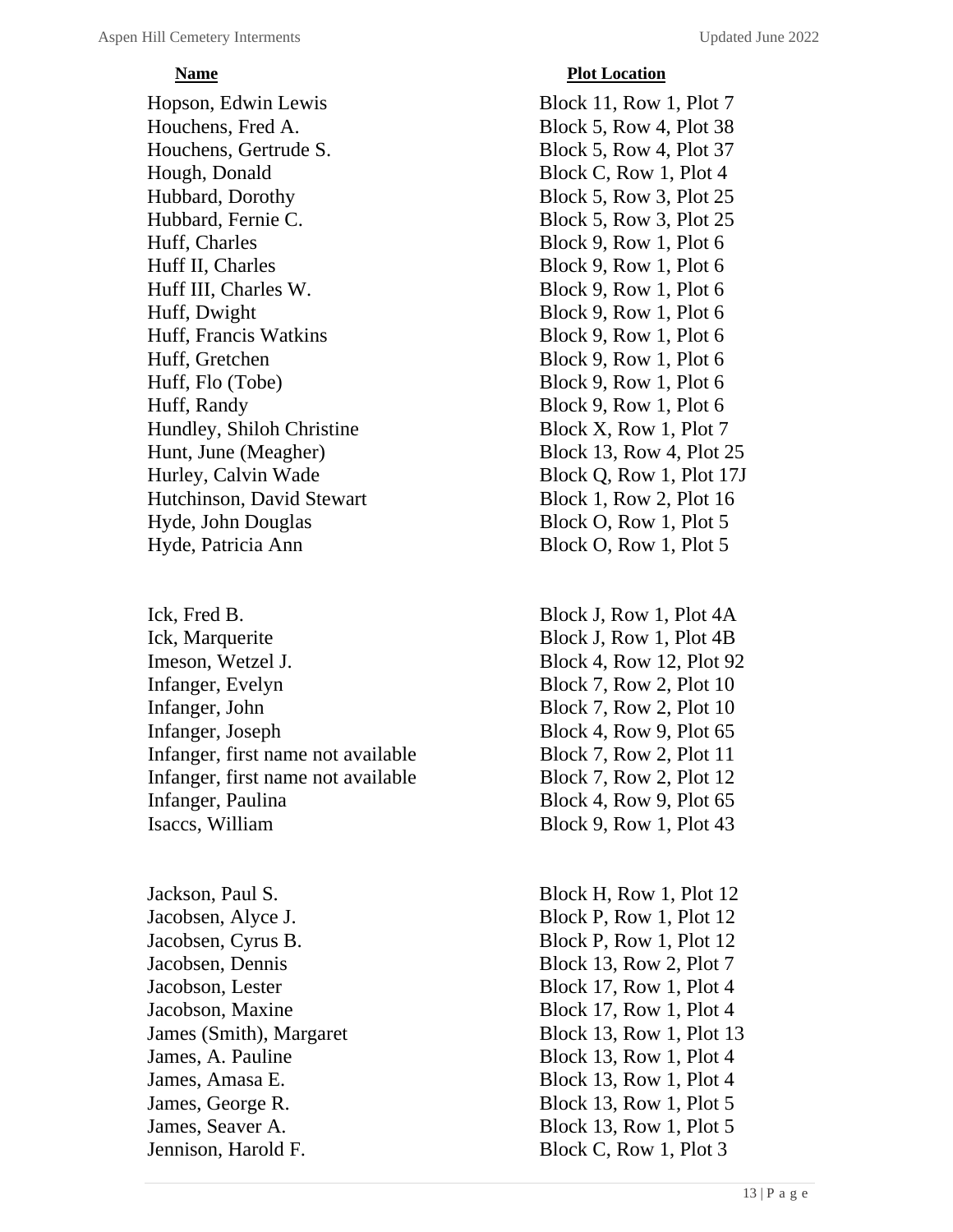Jensen, Delores (Dee) Block OO, Row 1, Plot 4 Jensen, Lela V. Block H, Row 1, Plot 16 Jensen, LeRoy C. Block H, Row 1, Plot 16 Jensen, Meade Block 4, Row 13, Plot 103 Jensen, Morgan Block 16, Row 1, Plot 12 Jensen, Owen Block D, Row 1, Plot 12 Jensen, Regina E. Block 9, Row 1, Plot 43 Jensen, Thomas E. Block 4, Row 6, Plot 37 Jepsen, Eva Marie Block 16, Row 4, Plot 45B Jepsen, Harvey Block 16, Row 4, Plot 45A Johnson, No first name available Block 3, Row 2, Plot 12 Johnson, Freida Coleman Block K, Row 1, Plot 4 Johnson, Glenn William Block 17, Row 3, Plot 35 Johnson, H. Lee, Jr. Block 4, Row 5, Plot 25 Johnson, H. Lee Sr. Block 4, Row 5, Plot 24 Johnson, Hannah Ofstad Block 8, Row 1, Plot 8 Johnson, Kathleen K. Block 4, Row 5, Plot 24 Johnson, Kyle J. Block K, Row 1, Plot 20 Johnson, Marion S. Block 1, Row 5, Plot 54 Johnson, Marvin Karl Block 3, Row 2, Plot 12 Johnson, Ronni C. Block 4, Row 5, Plot 25 Johnson, Sean Block K, Row 1, Plot 4 Johnston, Lois Block V, Row 1, Plot 2 Johnston, Wallace Block V, Row 1, Plot 2 Jones, Crystal Block 9, Row 1, Plot 12 Jones, Fidelia H. Block 9, Row 1, Plot 11 Jones, Frank E. Block C, Row 1, Plot 6 Jones, Harry E. Block 9, Row 1, Plot 12 Jones, Harry L. Block 9, Row 1, Plot 11 Jones, Joseph P. Block 9, Row 1, Plot 12 Jones, Richard (Dick) Block UU, Row 1, Plot 4 Jones, Shirley K. Block Q, Row 1, Plot F Jones, William L. Block 2, Row 9, Plot 4 Jones, William L. Block 2, Row 9, Plot 47 Jordan, Christian Block Q, Row 1, Plot 17K Joseph, W.N. Block 15, Row 1, Plot 5 Jourdon, Elfriede Anna Block Q, Row 1, Plot 17K Judge, Sydney L<br>Block 17, Row 4, Plot 63B Judge, Thomas Block 17, Row 4, Plot 63A Jump, Ethel Carlson Block 14, Row 1, Plot 6

# *<u>Plot Location</u>*

Kaiser, Veron E. Block 12, Row 3, Plot 18 Karns, Edythe Block 2, Row 8, Plot 42 Karns, Ella K. Block 9, Row 1, Plot 12 Karns, Frances Block 10, Row 1, Plot 1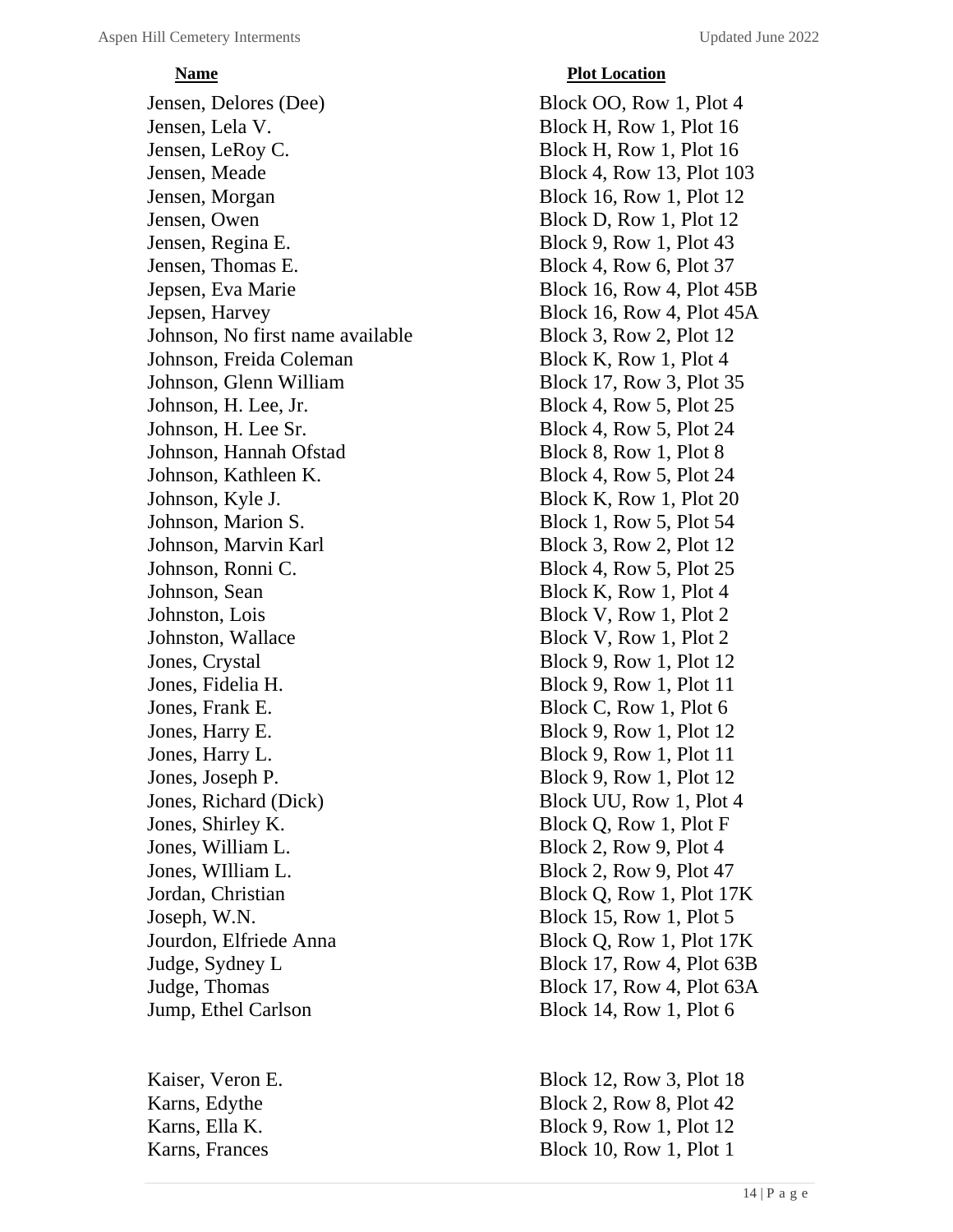Karns, Fredrick E. Block 10, Row 1, Plot 1 Karns, H. Cleyo Block 17, Row 2, Plot 18 Karns, Peter H. Block 10, Row 1, Plot 3 Karns, Rochdale Block 10, Row 1, Plot 2 Kavanaugh, Gertrude Redmond Block 5, Row 3, Plot 24 Keenan, William Block Q, Row 17, Plot D Keith, Adam N. Block 10, Row 2, Plot 15 Kelley, James Glenn Block O, Row 1, Plot 29 Kelly, George W. Block O, Row 1, Plot 9 Kelly, Nellie E. Block O, Row 1, Plot 9 Kelly, Sophie Silwood Block 11, Row 2, Plot 10 Kennedy, Jane Marie Block Q, Row 17, Plot G Kent, Anne M. Block 4, Row 8, Plot 60 Kent, Christabella E. Block D, Row 1, Plot 5 Kent, Raymond C. Block 4, Row 8, Plot 60 Kent, Sherrie Block N, Row 1, Plot 20 Kent, Trever LaRall Block N, Row 1, Plot 20 Kerby, Amie Elizabeth Block Q, Row 1, Plot 30 Kerr, Keith Block 16, Row Q, Plot J Kiner, Jody Ann Block R, Row 1, Plot 1 Kirby, Arlene Alice Lloyd Block E, Row 1, Plot 11 Kirby, Maurice E. Block E, Row 1, Plot 11 Kissinger, George Block 8, Row 1, Plot 6 Knispek, Daniel M. Block A, Row 1, Plot 16 Knori, Bud Block 14, Row 4, Plot 38 Knori, Carl "Gus" Block 14, Row 4, Plot 38 Knori, Jacob Ross Block 14, Row 4, Plot 38 Knori, Pansy B. Block 14, Row 4, Plot 38 Knori, Richard Leroy Block 14, Row 4, Plot 38 Knori, Robert E. Block 14, Row 4, Plot 38 Knutson, William F. Block 1, Row 7, Plot 83 Knutson, Louis A. Block 1, Row 7, Plot 84 Koch, first name not available Block N, Plot 19 Koenig, Joseph Block 1, Row 2, Plot 24 Kofoed, Walter LeRoy Block Q, Row 16, Plot F Koiekouski, Frank Block 12, Row 1, Plot 3 Kopp, Jason Block A, Row 1, Plot 7 Kopp, Kenneth Block A, Row 1, Plot 7 Korn, Lee Adell Block R, Row 1, Plot 8A Korn, Walter M. Block R, Row 1, Plot 8B Kortum, Austen Block Q, Row 1, Plot 9 Kossler, Kathryn Susan Block R, Row 1, Plot 16G Kovanon, Alma Block U, Row 1, Plot 29

Lafferty, Emma Block 3, row 8, Plot 43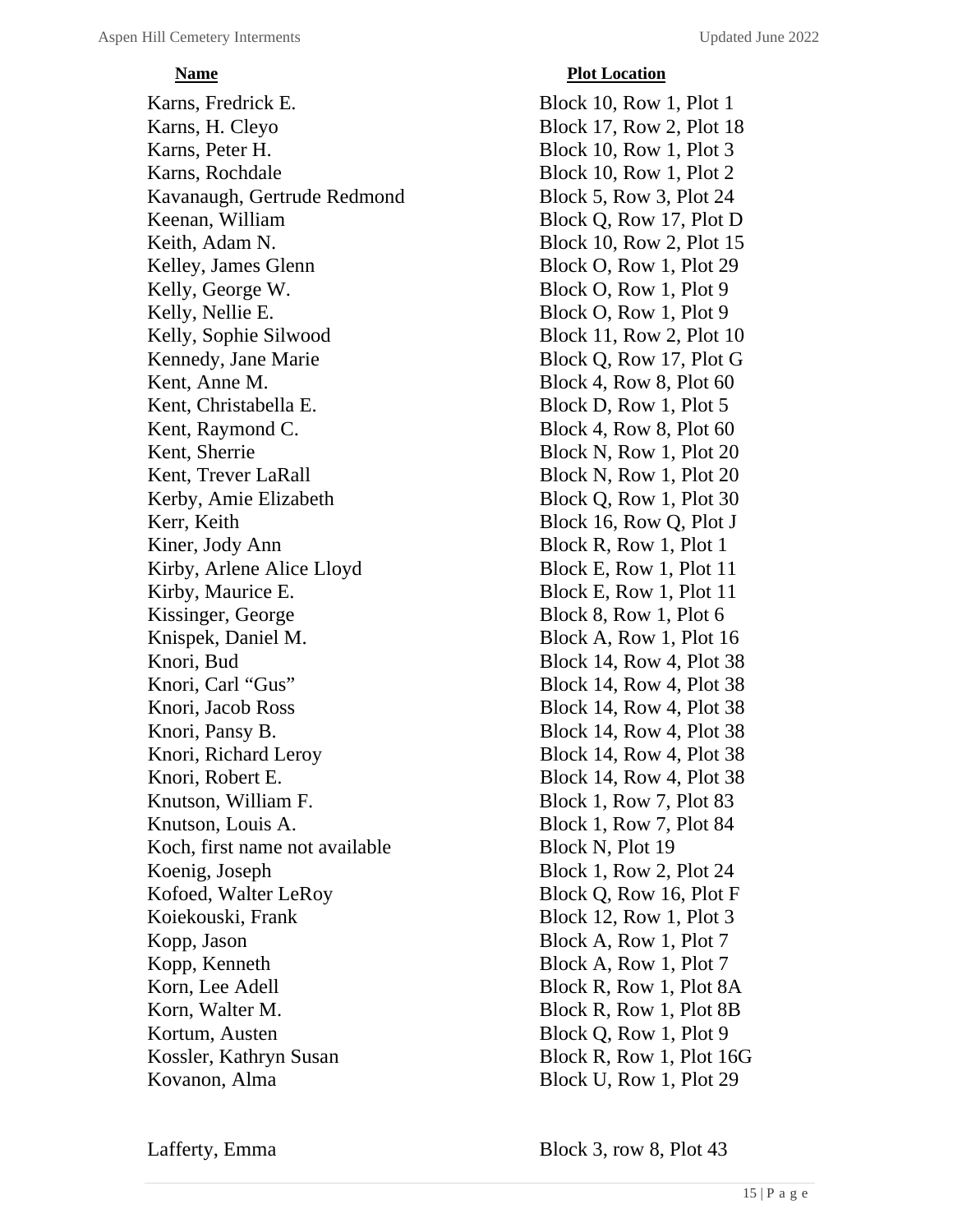# *<u>Plot Location</u>*

Lafferty, William Block 3, Row 8, Plot 43 Lafferty, William D. Block 3, Row 8, Plot 44 Lamb, Cecile Block 11, Row 4, Plot 34 Lamb, George Thomas Block 9, Row 2, Plot 28 Lamb, Helen Halbrook Block 9, Row 2, Plot 28 Lamb, Thomas Knoulton Block 11, Row 4, Plot 34 Lang, Charles William Block 14, Row 5, Plot 50 Lang, Emma Helen Block 14, Row 5, Plot 50 Lang, George Block O, Row 1, Plot 4 Langan, Effie J. Block 8, Row 1, Plot 14 Langan, James H. Block 8, Row 1, Plot 14 Lankford, Lt. H.N. Sonny Block C, Row 1, Plot 7 Lanny Ross May Block 16, Row 2, Plot 23 LaPlant, Webster A. Block 6, Row1, Plot 2 Large, Jack Block 17, Row 2, Plot 27 Larson, Clyde & Afton Summerville Block J, Row 1, Plot 18 Larson, G. Clyde Block J, Row 1, Plot 18 Larson, Grant Clyde Block J, Row 1 Plot 19B Larson, Kevin Block J, Row 1, Plot 19A Larson, Marily Block J, Row 1, Plot 20 Laubin, Gladys Block U, Row 1, Plot 2 Laubin, Gladys W. Block U, Row 1, Plot 2 Lawton, Eleanor Block D, Row 1, Plot 26 Lawton, Frederick "Fritz" P. Block D, Row 1, Plot 26 Leavitt, Kenneth Block 11, Row 1, Plot A Leavitt, Loranda Block 11, Row 1, Plot A Lee, Bud E. Block F, Row 1, Plot 5 Lee, Bud K. Block F, Row 1, Plot 5 Lee, Dorothy Block 4, Row 2, Plot 114 Leek, Holly W. Block F, Row 1, Plot 6 Leek, Lester N. Block 1, Row 8, Plot 85 Leek, Mark Steven Block D, Row 1, Plot 7 Leek, Oral W. Block F, Row 1, Plot 6 Leek, Sarah Weltha Wilson Block 1, Row 9, Plot 108 Leek, Stephen Nelson Block 1, Row 9, Plot 107 LePage, Joseph C. Block 10, Row 1, Plot 7 Leupker, No first name available Block I, Row 1, Plot 21 Leutz, Donald M Jr. Block A, Row 1, Plot 30B Leutz, Donald M Sr. Block A, Row 1, Plot 30B Leutz, Eileen Block A, Row 1, Plot 30B Lewallen, Rebecca Lynn Block X, Row 1, Plot 2 Lewis, G. Gill Block G, Row 1, Plot 16 Likwartz, Arline A. Block B, Row 1, Plot 28 Likwartz, Stanley P. Block B, Row 1, Plot 28 Link, Curry H. Block 8, Row 1, Plot 18 Lipe, Gordon Clifford Block 11, Row 1, Plot A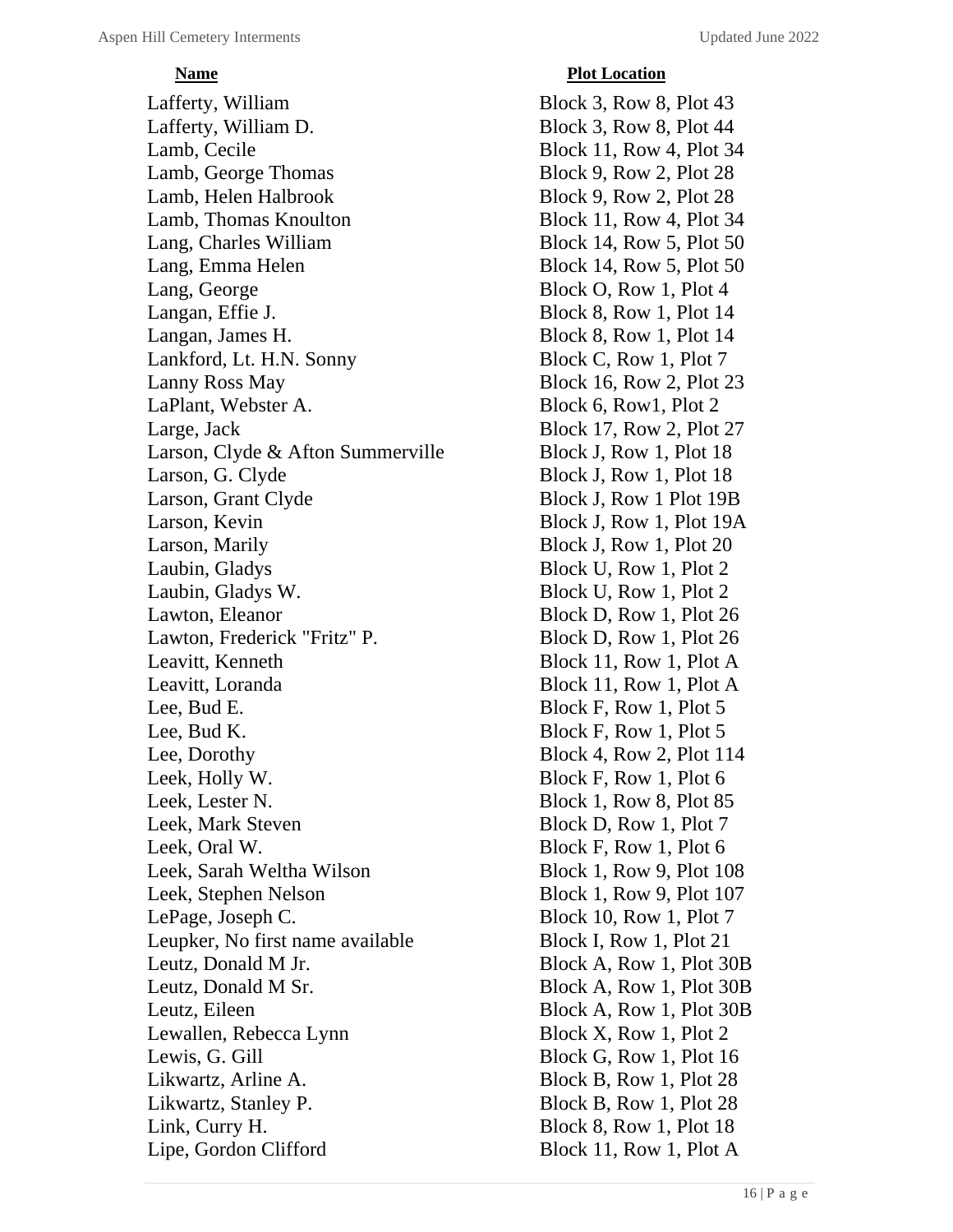Little, Blanche O. Block H, Row 1, Plot 29 Little, Bob Block H, Row 1, Plot 29 Little, David S. Block H, Row 1, Plot 29 Little, Edna M. Block H, Row 1, Plot 29 Liveasy, Christine Lee Block F, Row 1, Plot 11 Livingston, Beatrice Helen Block N, Row 1, Plot 16 Livingston, Floyd Louis Block N, Row 1, Plot 16 Livingston, Harold J. Block O, Row 1, Plot 16 Livingston, Lona Louise Block O, Row1, Plot 16 Lloyd, Edward Block E, Row 1, Plot 8 Lloyd, Leanora M. Block 11, Row 1, Plot 2 Lloyd, Lela S. Block E, Row 1, Plot 8 Lloyd, No first name available Block 11, Row 1, Plot 3 Lloyd, William Block 11, Row 1, Plot 2 Locher, Moritz Block 4, Row 10, Plot 78 Lockwood, Louis E. Block 9, Row 1, Plot 2 Londy, No first name available Block N, Row 1, Plot 19 Long, Iola Lloyd Block E, Row 1, Plot 10 Lovejoy, May S. Block 6, Row 1, Plot 6 Lowe, Ruby E. Block 4, Row 10, Plot 92 Lozier, E.W. "Ted" Block 9, Row 2, Plot 39 Lozier, Florence Holt Block 9, Row 2, Plot 39 Luker, Harold W. Block 16, Row 4, Plot 46 Lumbeck, Sarah J. Block 8, Row 1, Plot 17 Lumley, Frank Block 1, Row 6, Plot 62 Lumley, George W. Block G, Row 1, Plot 19 Lunbeck, Charles Edward Block 14, Row 3, Plot 29 Lunbeck, Otto Block 14, Row 1, Plot 5 Lunbeck, Viola Pratt Block 14, Row 1, Plot 4 Luton, Boyde E. Norman Edyth Block 2, Row 8, Plot 67 Luton, Boyde E. Norman Edyth Block 2, Row 8, Plot 67 Luton, Dempsey A. Block C, Row 1, Plot 8 Luton, Eliza Block C, Row 1, Plot 8 Luton, N. Everett Block 2, Row 8, Plot 67 Lutz, Clifford L. Block B, Row 1, Plot 9 Lutz, Deloris T. Block B, Row 1, Plot 9 Lutz, Fred Block 17, Row 1, Plot 6 Lutz, Molly Block 17, Row 1, Plot 6 Lyon, Lillian Lorraine Block 2, Row 10, Plot 51

MacLeod, Donald G Block 11, Row 1, Plot A

# *Plot Location*

Maben, Emma Landphain Block 10, Row 2, Plot 13 MacDougall, Nettie P. Block 4, Row 13, Plot 106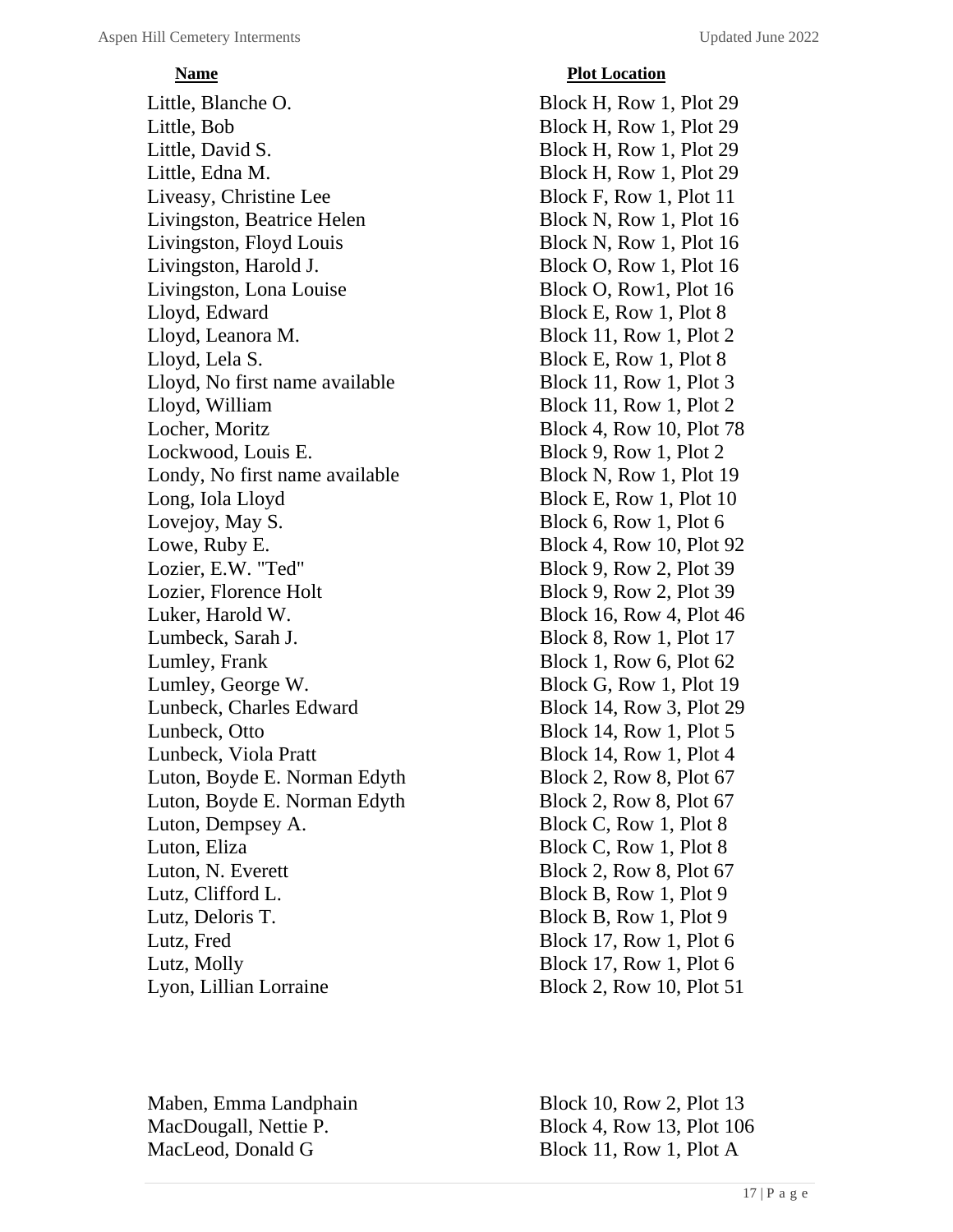MacLeod, Dorothy Block 11, Row 1, Plot A MacLeod, Robert W. Block 4, Row 12, Plot 96 Madden, Joe B. Block 11, Row 1, Plot A MaGruder, Felicia G. Block 7, Row 2, Plot 7 Mahood, Clare Marie Block 12, Row 4, Plot 25 Mann, Julie Block 2, Row 10, Plot 65 Mannara, Joseph Angelo Block P, Row 1, Plot 26 Mantey, Jeffrey William Block B, Row 1, Plot 8 Mapes, Harold T. "Skipper" Block 4, Row 1, Plot 124 Marchand, Margaret Block 4, Row 9, Plot 6 Marean, Martha C. Block 13, Row 2, Plot 10 Marshall, George Block 1, Row 3, Plot 28 Marshall, George Block 1, Row 4, Plot 38 Martin, Alma G. Block P, Row 1, Plot 5 Martin, Edward F. Block 14, Row 4, Plot 34 Martin, Lorenzo Block 13, Row 3, Plot 15 Martin, No first name available Block 14, Row 4, Plot 34 Marvin, Janice Block DD, Row 1, Plot 3 May, Ada K. Block 4, Row 8, Plot 54 May, Byron Leigh Block 4, Row 8, Plot 54 May, Dell Block N, Row 1, Plot 12 May, Dorothy Louise Block N, Row 1, Plot 11 C May, Hadden M. Wood Block A, Row 1, Plot 12 May, J. Bruce Block 4, Row 8, Plot 57 A May, Jack Richard Block 4, Row 8, Plot 57 B May, Jame Max Block N, Row 1, Plot 11 B May, James Henrie Block A, Row 1, Plot 12 May, Joseph Andrew Block N, Row 1, Plot 11 A May, Joseph Lynn Block N, Row 1, Plot 10 May, Leona R. Block 17, Row 1, Plot 8 May, Marjorie C. Block N, Row 1, Plot 12 May, Mary Ada Block A, Row 1, Plot 11 May, Melba Block 13, Row 4, Plot 24 May, Mickey Block 1, Row 7, Plot 78 May, Muralund Leigh Block 4, Row 8, Plot 55 May, Thora Odetta Block 4, Row 8, Plot 54 May, Wayne Cotteral Block A, Row 1, Plot 11 May, William O. Block 14, Row 1, Plot 5 Mayer, Brent Block 10, Row 3, Plot 21 Mayer, Edward I. Block 9, Row 2, Plot 29 Mayer, Jeanine Seaton Block 10, Row 3, Plot 21 Mayer, Zora M. Block 9, Row 2, Plot 2 McAnnany, Betty Franzen Block H, Row 1, Plot 26 McBride, Maggie Block 9, Row 1, Plot 14 McBride, Roy Block 9, Row 1, Plot 14<br>McCain, Arthur C. Block 17, Row 2, Plot 2.

# *Plot Location*

Block 17, Row 2, Plot 23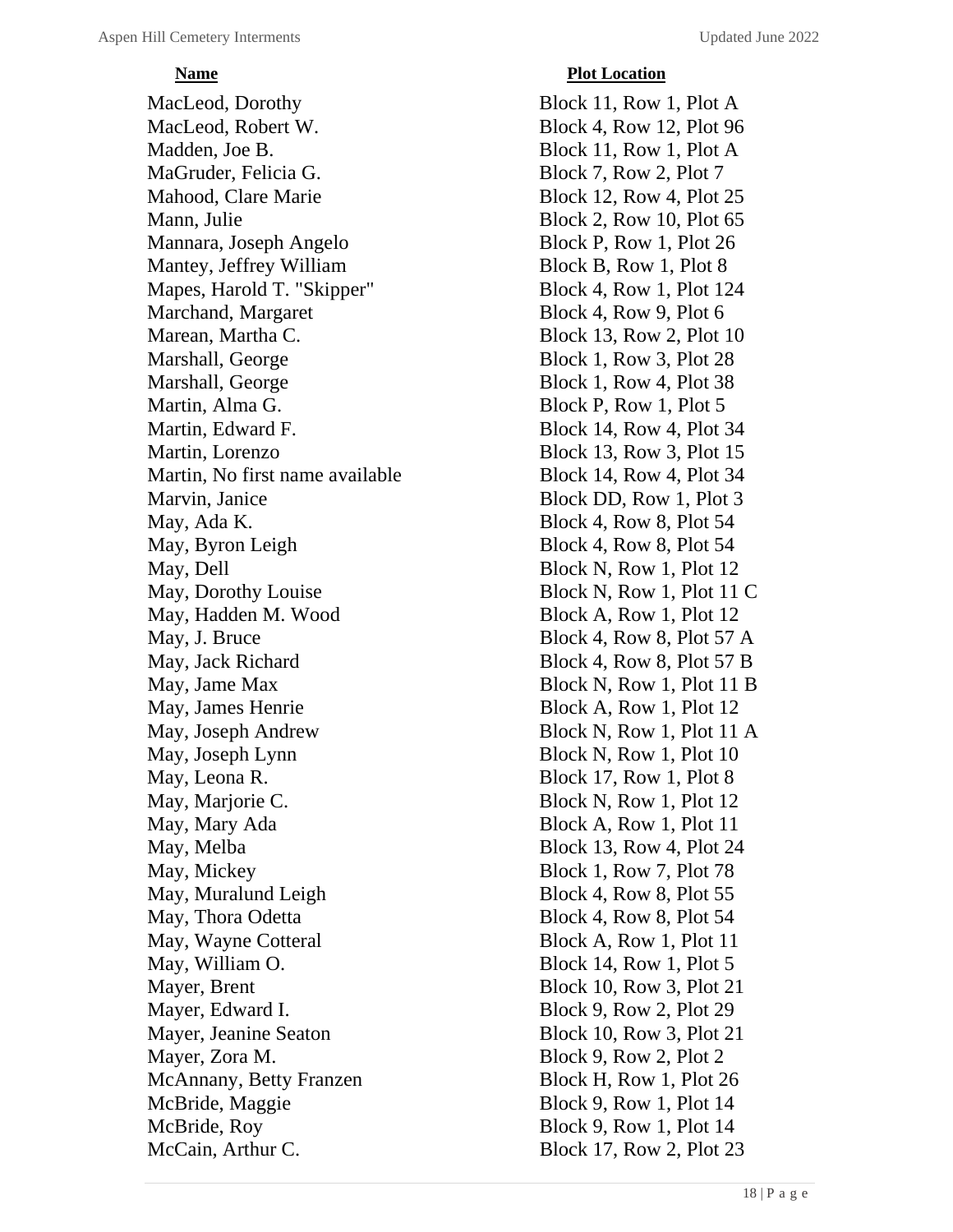McCain, Arthur "Man" Eugene Block I, Row 1, Plot 27 McCain, Byron H. "Bike" Block 17, Row 2, Plot 22 McCain, John Clinton Block 4, Row 11, Plot 83 McCain, Lily Agnes Block 17, Row 2, Plot 23 McCain, Viola Mae Block I, Row 1, Plot 27 McCann, Joan Jean Block 12, Row 4, Plot 30 A McCann, Kenneth Roger Block 12, Row 4, Plot 30 B McClain, George E., Jr. Block T, Row 1, Plot 1 McClain, Geroge W, Sr. Block T, Row 1, Plot 1 McCormack, Mary Virginia Block O, Row 1, Plot 3 McCormack, Joseph L. Block O, Row 1, Plot 3 McCurdy, Clifford Block M, Row 1, Plot 4 McDougall, LeRoy Block 3, Row 5, Plot 30 McIndoe, William C., Jr. Block 4, Row 12, Plot 91 McInelly, Elizabeth A. Block 11, Row 1, Plot 5 McInelly, Gilbert Block 11, Row 1, Plot 6 McInelly, Gilbert William Block 11, Row 1, Plot 5 McInelly, James E. Block 2, Row 5, Plot 19 McInelly, Opal Block 2, Row 5, Plot 19 McKean, Dorothy A. Block 4, Row 11, Plot 86 McKean, George S. Block 4, Row 11, Plot 86 McKinstray, Gladys Block 1, Row 4, Plot 40B McKinstray, Paul D. Block 1, Row 4, Plot 40C McKinstray, Raymond S. Block 12, Row 2, Plot 10 McKinstray, Van D. Block 1, Row 4, Plot 40A McKittrick, Mylo Dean Block 16, Row 1, Plot 5 McNabb, Charles William Block 13, Row 2, Plot 10 McNabb, Vera Fay Block 13, Row 2, Plot 10 McPherson, Florence Jones Block 9, Row 1, Plot 11 McQueen, R.C. Block 11, Plot 21 McWiggins, Jeanette Block A, Row 1, Plot 30A Meadows, Franklin Kelso Block 11, Row 4, Plot 28 Meagher, Edward Block 13, Row 4, Plot 25 Meeks, Howard Wayne Block J, Row 1, Plot 30 Meeks, Noel Lawrence Block J, Row 1, Plot 25 Meeks, Wayne R. Block J, Row 1, Plot 30 Meeks, Wilma M. Block J, Row 1, Plot 30 Mellor, Carolyn Beth Block 2, Row 8, Plot 68 Mellor Jr., Norman Block R, Row 17, Plot A Mellor III, Norman Block R, Row 17, Plot F Melraff, Sarah Ann Block I, Row 1, Plot 30 Mercer, Mark Whitmore Block 4, Row 4, Plot 12 Mercill, Elaine W Block 17, Row 2, Plot 23 Mercill, William B. (or Merrill) Block 4, Row 11, Plot 83 Merrill, Gordon Johnson Block B, Row 1, Plot 21

# *<u>Plot Location</u>*

Melton, Margaret Marie Block O, Row 1, Plot 33 (South half)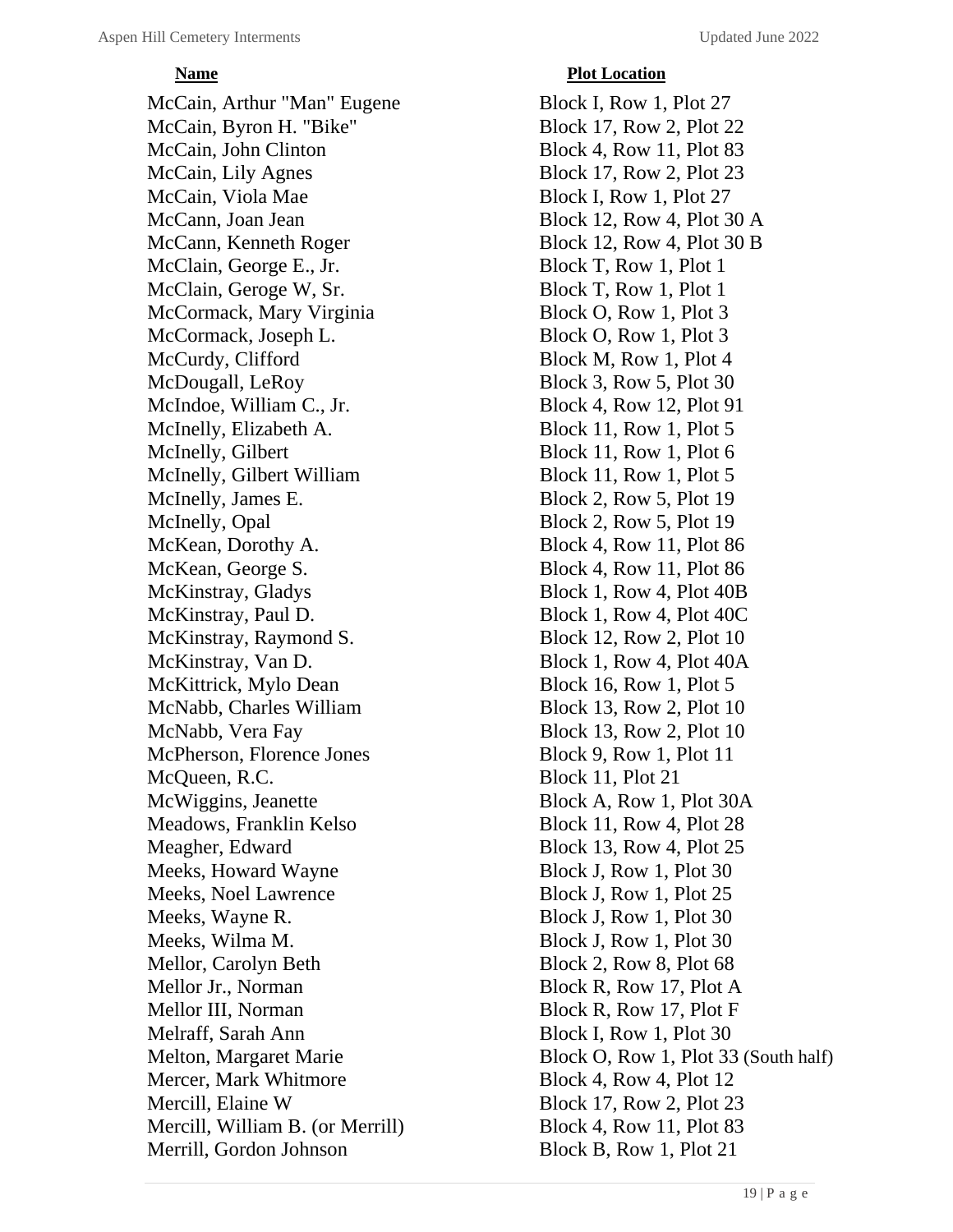Meyers, Harmon Block 3, Row 6, Plot 59 Millard, Walter Block C, Row 1, Plot 3 Miller, Brent K. Block 17, Row 3, Plot 41 Miner, Willard C. Block 8, Row 1, Plot 10 Mitchell, Fred M. Block 1, Row 1, Plot 4 Mitchell, Gary T. Block N, Row 1, Plot 4 Moldenhauer, Arthur James Block 16, Row 4, Plot 50 Monk, Ethel Irene Block Q, Row 1, Plot 8C Monk, Larry Ross Block Q, Row 1, Plot 8B Monk, Steven Ross Block Q, Row 1, Plot 8A Moody, Elmer N. Block 17, Row 2, Plot 25 Moody, Hedwig L. Block 17, Row 2, Plot 25 Moody, Loren Dale Block 17, Row 2, Plot 28 Mora, Daniela Block T, Row 1, Plot 3 Morales, Jose Sosa Block X, Row 1, Plot 13 Moulton, Alma M. Block 9, Row 1, Plot 16 Moulton, Harley Block 9, Row 2, Plot 40 Moyer, George William Block Q, Row 1, Plot 16A Moyer, Gerald Isaac Block 10, Row 3, Plot 22 Moyer, Jacqueline Kehe Block 10, Row 3, Plot 22 Moyer, John Clifford "Corky" Block H, Row 1, Plot 8A Moyer, Melvin Frederick Block A, Row 1, Plot 27 Moyer, Merle Noreen Block H, Row 1, Plot 8B Muelot, Linda K. Vandenburgh Block N, Row 1, Plot 6 Myers, Clive E. Block 8, Row 1, Plot 10 Myers, Robert Block D, Row 1, Plot 19

Naegeli, Floyd C., Jr. Block 17, Row 1, Plot 13 Neathery, No first name available Block X, Row 1, Plot 9 Nakamura-Koyama, Taye Kei Block P, Row 1, Plot 33 Neil, Charles M. Block 5, Row 1, Plot 9 Nelson, Aktor Lars Block I, Row 1, Plot 16 Nelson, Almar P. Block 4, Row 9, Plot 63 Nelson, Asher Peter Block 9, Row 1, Plot 5 Nelson, Betty Eileen Block I, Row 1, Plot 9 Nelson, Dorothy Jean McCain Block 17, Row 2, Plot 22 Nelson, Elizabeth Block M, Row 1, Plot 16 Nelson, J. Peter Block 9, Row 1, Plot 6 Nelson, Katherine Robertson<br>Block 9, Row 1, Plot 5 Nelson, Lee Block 10, Row 1, Plot 5 Nelson, Loletta May Block 4, Row 9, Plot 63 Nelson, Mai Kim Block A, Row 1, Plot 17 Nelson, Meilliam Block M, Row 1, Plot 16 Nelson, Mose Pettigrew Block I, Row 1, Plot 9 Nelson, Neil V. Block M, Row 1, Plot 29

*<u>Plot Location</u>* Moncada, Alfredo Block 17, Row 2, Plot 44 (North half)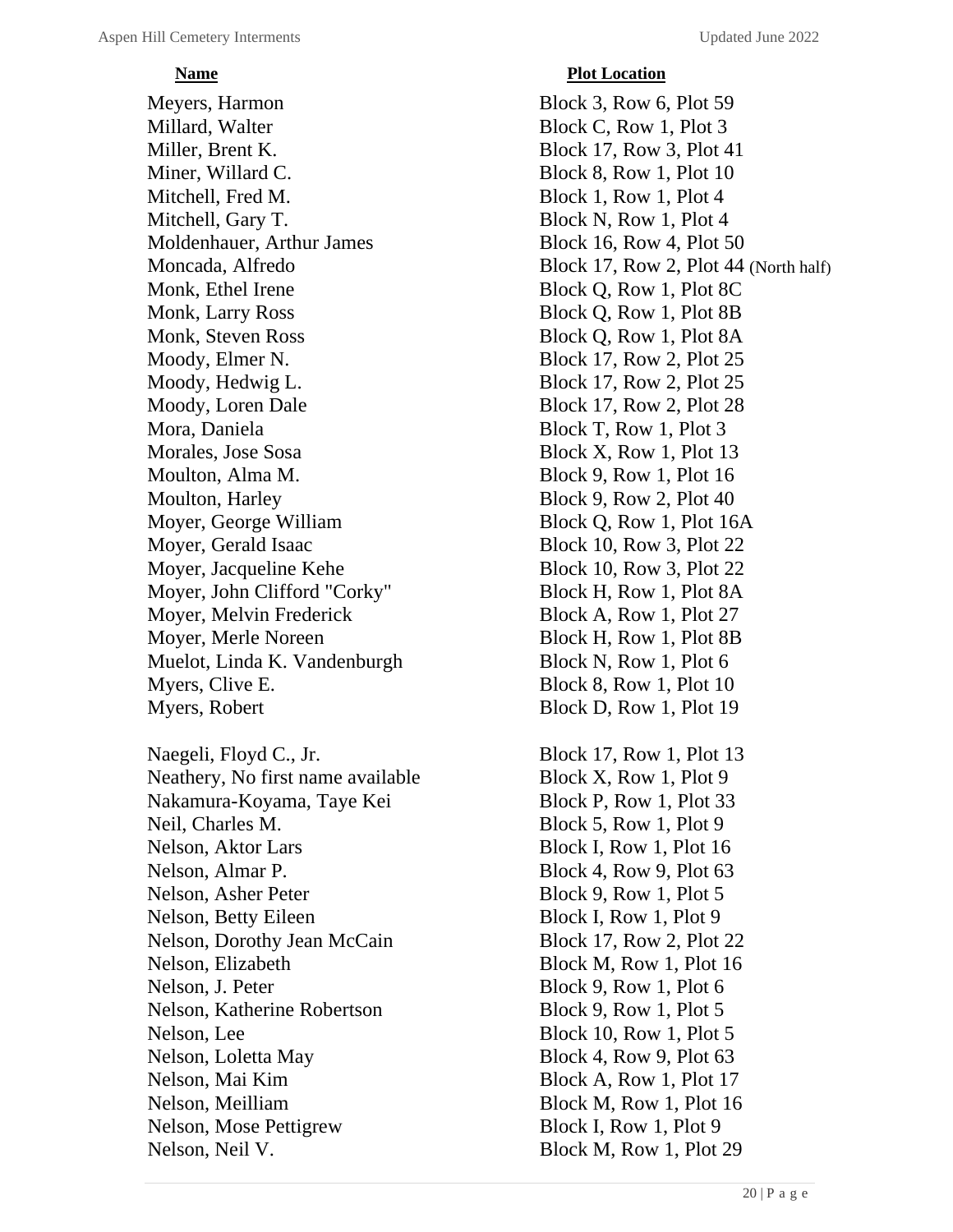Nelson, Saraha Kristen Block A, Row 1, Plot 17 Nelson, Vivian S. Block 1, Row 1, Plot 16 Nethercott, Berniece Block A, Row 1, Plot 22 Nethercott, George Joe Block 1, Row 7, Plot 77 Nethercott, Joseph Alexander Block 15, Row 1, Plot 6 Nethercott, Marion Alfred Block 15, Row 1, Plot 6 Nethercott, Maude E. Block 15, Row 1, Plot 7 Nethercott, Moy Emerson Block 3, Row 4, Plot 23 Nethercott, Steven B. Block 1, Row 7, Plot 77 Neumeyer, Barbara Jean Block P, Row 1, Plot 10 Neumeyer, James Kevin Block 1, Row 3, Plot 33B Nickell, Jenney Block 8, Row 1, Plot 3 Nigro, Anthony Block Q, Row 1, Plot 16H Noble, Gregory Block 10, Row 1, Plot 5 Novak, Ronald Block 3, Row 2, Plot 61 Nowlin, Ashley Block 4, Row 1, Plot 86 Nowlin, Bryan Block 4, Row 12, Plot 95 Nowlin, Daniel Block 5, Row 11, Plot 86 Nowlin, Margaret Sara Block 4, Row 11, Plot 86 Nowlin, Mary Anne Block 4, Row 11, Plot 86 Nowlin, Mary L. Block 4, Row 12, Plot 95 Nydahl, John Eric Block O, Row 1, Plot 1

Owens, C.A. Block N, Row R, Plot

Pack, Elaine Block 1, Row 8, Plot 95 Pack, E. Fredrick Block 1, Row 8, Plot 94 Pack, Josephine Robison Block 1, Row 8, Plot 94 Parker, Kasey Jill Block X, Row 1, Plot 3 Parker, Pete T. Block I, Row 1, Plot 10 Parks, Dorothy Block I, Row 1, Plot 8 Parks, Harry Block I, Row 1, Plot 8

# *<u>Plot Location</u>*

Olsen, Wiley Jay Block Q, Row 1, Plot 18F Olson, David L. Block 1, Row 6, Plot 66 Olson, L.M. Block 10, Row 2, Plot 19 Orme, Wayne Grant Block 17, Row 3, Plot 39 Orrell, Thomas Block Q, Row 1, Plot 16E Owens, Helen Snyder Block N, Row 1, Plot 7 Owens, Susie Ferguson Block N, Row 1, Plot 7

Parish, Vivian Block 16, Row 1, Plot 11 Parks, Emily Ferrin Block 14, Row 4, Plot 40 Parsons, Ruth Rising Block G, Row 1, Plot 20 A

Pate, Alexandra Block WW, Row 1, Plot 3 Pate, Heather Westerfield Block WW, Row 1, Plot 3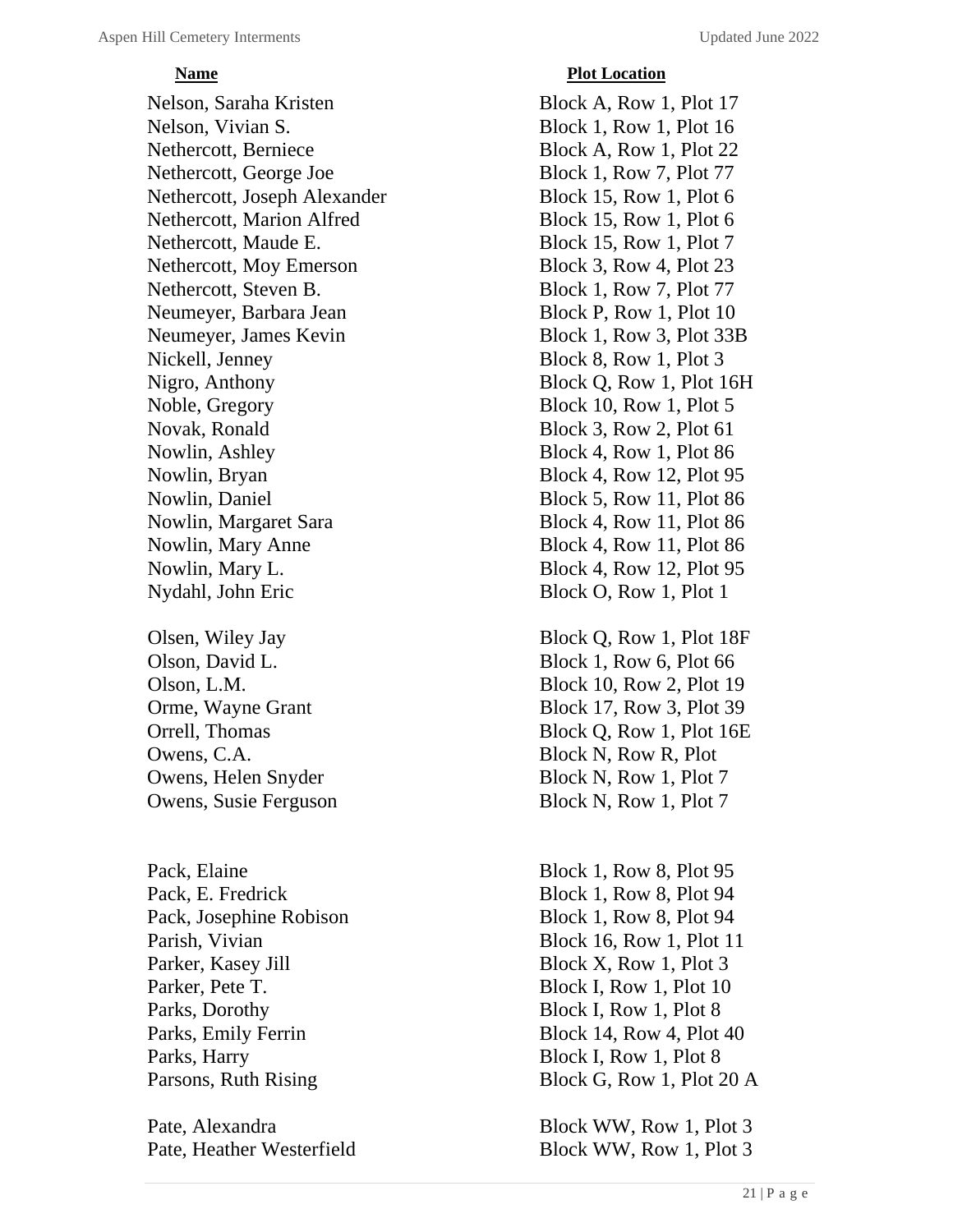# *<u>Plot Location</u>*

Patterson, John Archie Block 9, Row 2, Plot 30 Patterson, Joni Marie Block B, Row 1, Plot 27 Patterson, Mildred Jones Block 9, Row 3, Plot 30 Patton, Carmel Block T, Row 1, Plot 2 Patton, Willadean Block T, Row 1, Plot 12 Paul, Roger David Block S, Row 1, Plot 1 Payne, Gloria Jean Block A, Row 1, Plot 9 Pendergraft, Otto H. Block 4, Row 9, Plot 69 Penman, Evelyn Block I, Row 1, Plot 4 Pepery, Nathaniel Edward Block 3, Row 3, Plot 15 Perkins, Fred E. Block 1, Row 9, Plot 103 Perrine, C. Herbert Block F, Row 1, Plot 4 Petersen Sr, Charlie M Block 10, Row 3, Plot 20 Petersen, Frank L. Block 10, Row 2, Plot 11 Petersen, Frank W. Block 10, Row 2, Plot 11 Petersen, Myrtle Block 10, Row 3, Plot 20 Petersen, Rena J. Block 10, Row 2, Plot 11 Peterson, Betty L. Block A, Row 1, Plot 18 Peterson, Charlie Block 10, Row 2, Plot 20 Peterson, Harriett Block J, Row 1, Plot 7 Peterson, Hilda Block 10, Row 1, Plot 20 Peterson, Ray Block J, Row 1, Plot 7 Peterson, Raymond "Red" Block J, Row 1, Plot 7 Pfeifer, Joe Block C, Row 1, Plot 5 Pierson, Terua W. Block 2, Row 11, Plot 58 Pittman, Richard W. Block I, Row 1, Plot 7 Planski, Perry Block F, Row 1, Plot 3 Pool, Jeffrey C. Block I, Row R, Plot 17 Pope, Leo E. Block A, Row 1, Plot 14 Pope, Nonavee E. Block A, Row 1, Plot 14 Porter, Ethel Callahan Block 2, Row 2, Plot 74 Porter, Nathan Tanner Block 10, Row 3, Plot 23 Porter, Nellie Faye Block 10, Row 3, Plot 23 Porter, Robert Bruce Block 2, Row 2, Plot 74 Powell, Isaac Block 2, Row 8, Plot 37 Pratt, Hank Block P, Row 1, Plot 10 Prazma, Ailene Block C, Row 1, Plot 29 Prazma, Charles Block C, Row 1, Plot 29 Price, Douglas M. Block 14, Row 5, Plot 43 Price, Glenda Sue Block Q, Row 16, Plot B Price, Ileta Block 14, Row 5, Plot 42

Query, Lionel L. Block 3, Row 8, Plot 45 Query, Minnie E. Block 3, Row 8, Plot 45 Quinn, Harry Thomas Block R, Row 1, Plot 16B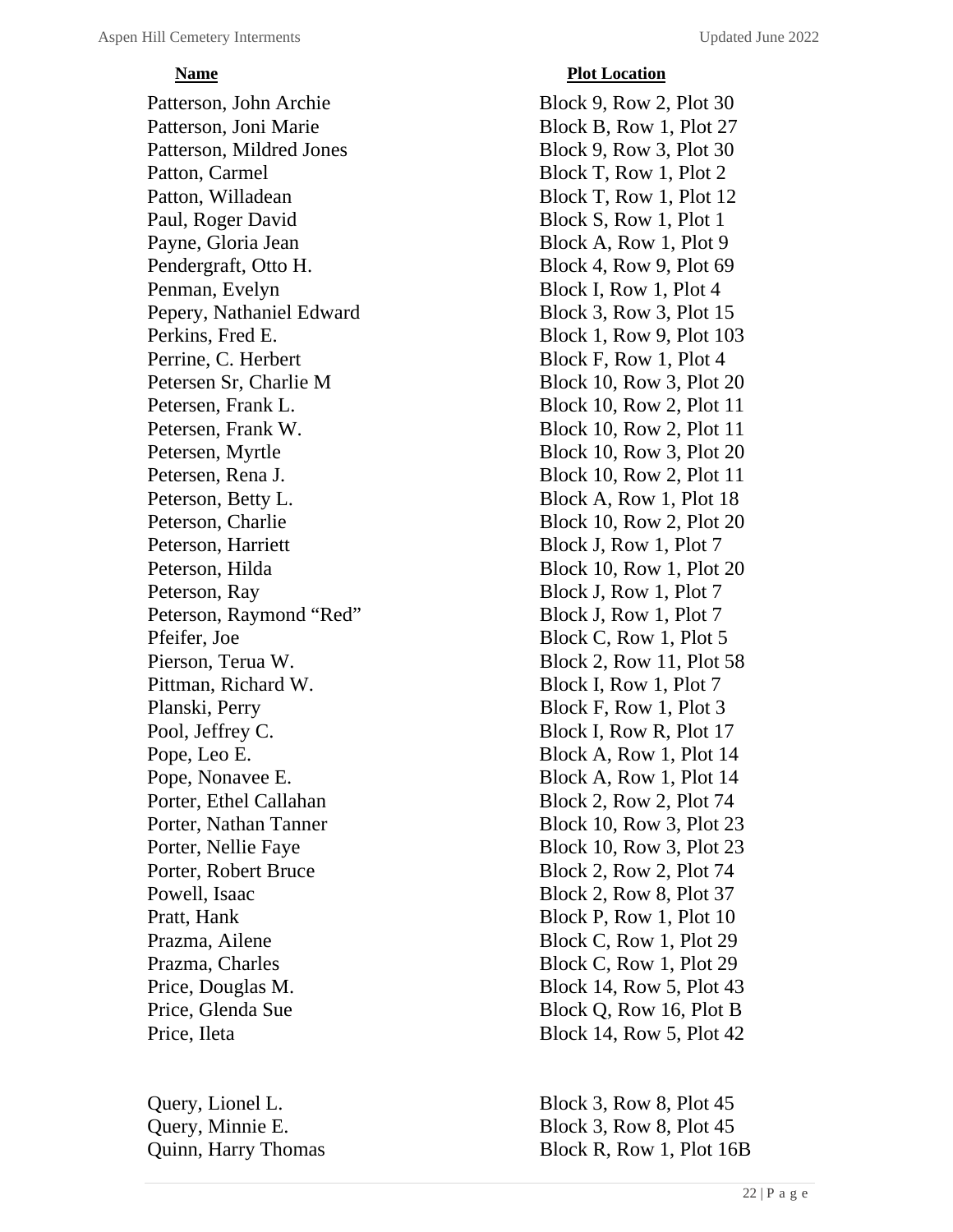Radmall, Earl Block H, Row 1, Plot 11 Rafferty, Letha "Sasa" Block F, Row 1, Plot 11 Rackham, Jessie Ferrin Block M, Row 1, Plot 12 Ransom, Francis LeRoy Sr. Block 1, Row 5, Plot 58 Ransom, Ilene Jeanette Block 1, Row 5, Plot 57 Ransom, Ilene Kreigh Block 1, Row 5, Plot 57 Ransom, Marion LeRoy Block 1, Row 5, Plot 57 Ransom, Martha Emmaline Block 1, Row 5, Plot 58 Rapitan, Pedro Block C, Row 1, Plot 2 Rathbun, Kathleen Elizabeth Block 16, Row 1, Plot 42 Raynor, Daniel H. Block 12, Row 1, Plot 3 Redfield, Joan G.H. Block 5, Row 4, Plot 38 Redmond, Ida Simpson Block 5, Row 3, Plot 26 Redmond, William Preston Block 5, Row 3, Plot 26 Reed, Loyd A. Block 5, Row 3, Plot 21 Reed, Nattie Maude L. "Ma" Block 4, Row 10, Plot 72 Reetz, Karlin 'Tiny' Block VV, Row 1, Plot 1 Reierson, James R. Block 1, Row 3, Plot 35 A Reimers, Helen Block 16, Row 4, Plot 46 Reimers I., Richard D. Block 16, Row 4, Plot 46 Reynolds, M. Stewart Block 4, Row 5, Plot 27 Reynolds, Valea M. Block 4, Row 5, Plot 27 Rice, Stephanie Block X, Row 1, Plot 8 Rice, William B. Block 4, Row 3, Plot 6 Richards, Amanda Lindsay Block 14, Row 3, Plot 23 Richards, Albert George Block 14, Row 3, Plot 23 Richards, Elias L. Block 14, Row 3, Plot 22 Richards, Eliza DaNeil "The Toad" Block 17, Row 2, Plot 34 Richards, Eliza J. Block 17, Row 2, Plot 33 Richards, Homer C. Block 17, Row 2, Plot 33 Richardson, LaGrand Block M, Row 1, Plot 28 Richardson, Martha Pearl Block 14, Row 3, Plot 28 Richardson, Roberta Block M, Row 1, Plot 28 Richmond, Susan Marie Block 1, Row 8, Plot 93 Rickman, Greg Block VV, Row 1, Plot 4 Rickman, Jr., Greg Block VV, Row 1, Plot 4 Rief, Walter James Block H, Row 1, Plot 17 Riniker, Verl Kay Block 16, Row 1, Plot 8 Robards, Nevada<br>Block 16, Row 4, Plot 51 Robards, Robert Block 16, Row 4, Plot 51 Roberts, Mary Block 2, row 3, Plot 4 Roberts, Reginald Block 2, Row 3, Plot 4

# *<u>Plot Location</u>*

Quinn, John Dewey Block E, Row 1, Plot 9 Quinn, Leanora Lloyd Block E, Row 1, Plot 9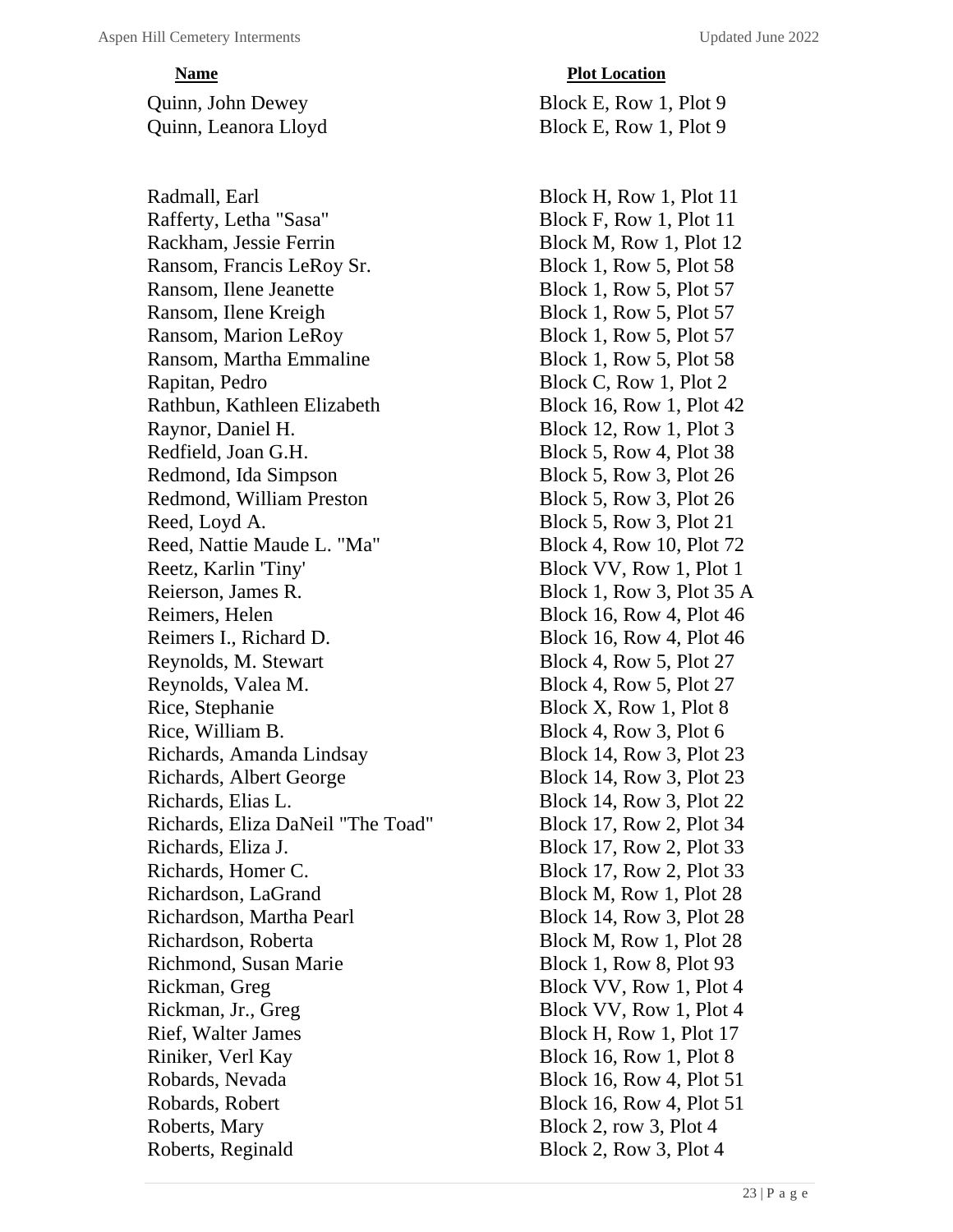Robertson, James M. Block 2, Row 9, Plot 66 Robertson, Mable Ricks Block 17, Row 1, Plot 7 Robertson, Neal S. Block 17, Row 1, Plot 8 Robertson, Sylvestor W. Block 17, Row 1, Plot 7 Robertson, Tabitha "Beth" Block 2, Row 9, Plot 66 Robinson, Judy Block 6, Row 1, Plot 4 Robinson, Knowlton M. Block O, Row 1, Plot12 Rock, Glenn H. Block 4, Row 4, Plot 20 Rock, Lucille O. Block 4, Row 2, Plot 19 Rock, Perry S. Block 4, Row 4, Plot 20 Rock, Vaden H. Block 4, Row 4, Plot 19 Rodda, Aldoris Block E, Row 1, Plot 7 Rodewald, Donald E. Block Q, Row 17, Plot C Rodewald, Shirley L. Block O, Row 17, Plot C Roehrkasse, Chandler Block JJ, Row 1, Plot 4 Rogers, Avery Leland Block P, Row 1, Plot 31 Rogers, Carl James "Jimmy" Block 4, Row 3, Plot 2 Roice, Ben Block R, Row 0, Plot 17A Roice, Carl B. Block 2, Row 10, Plot 53 Roice, Hoop Block 2, Row 10, Plot 52 Roice, Josephine M. Block 2, Row 10, Plot 53 Roice, Robert Gene Block 2, Row 10, Plot 52 Romes, Alex (Rosses) Block 1, Row 3, Plot 25A Romey, Edward Block 8, Row 1, Plot 16 Roone, Thomas Block 1, Row 3, Plot 29 Rosback, Baby of Frank and Edna Block 4, Row 11, Plot 84 Ross, Leonard Virgil Block Q, Row 17, Plot 1 Ross, Ruth Block Q, Row 17, Plot 1 Roth, Heather Block D, Row 1, Plot 17 Rotters, Carl Block CC, Row 1, Plot 4 Rucosky, Robert Block Q, Row 1, Plot 29A Rust, E.D. "Packsaddle Slim" Block C, Row 1, Plot 4 Ryan, Barbara K. Block O, Row 1, Plot 31A Ryan, Donovan J. Block O, Row 1, Plot 31B Ryan, John J. Block 5, Row 3, Plot 23 Ryan, John Mose Block 16, Row 2, Plot 18 Ryerson, Clarence L. Block 2, Row 9, Plot 44 Ryerson, Mary Q. Block 2, Row 9, Plot 44 Ryter, George Block 5, Row 2, Plot 16

# *<u>Plot Location</u>*

Safran, Glorya Mae Block K, Row 1, Plot 19 Safran, Robert L. Block K, Row 1, Plot 19 Salem, Nelson Block Q, Row 1, Plot 18B Salvi, Amanda Mae Block B, Row 1, Plot 8 Sanders, Ellmore F. Block P, Row 1, Plot 6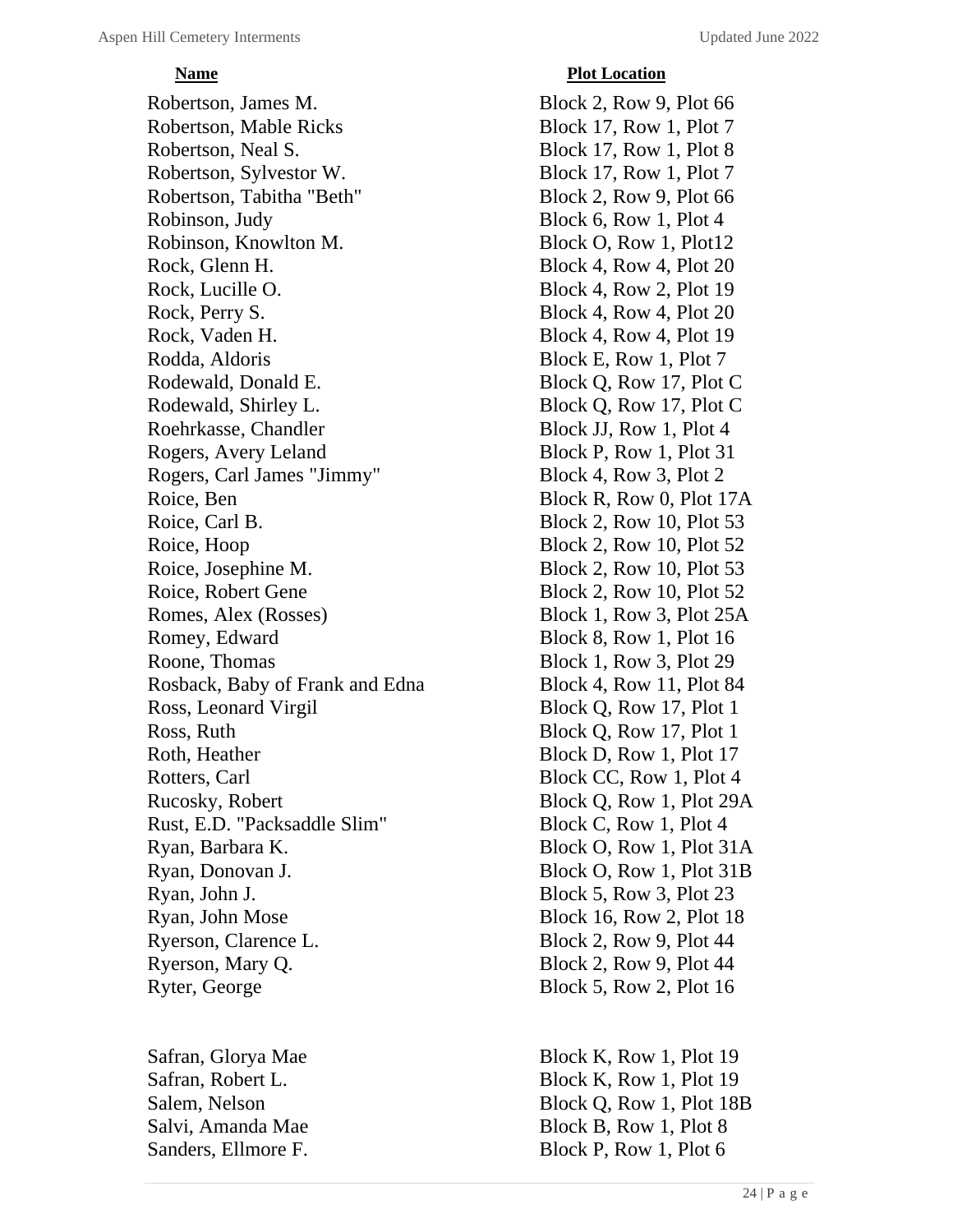Sanders, Jack Block Q, Row 1, Plot 7 Sanders, Dixie Block Q, Row 1, Plot 7B Sanford, Charles C. Block 9, Row 1, Plot 9 Santosuosso, Louis Block Q, Row 16, Plot G Santosuosso, Pamela M. Block Q, Row 16, Plot G Sargent, Adlaide Block 10, Row 2, Plot 14 Saunders, Betha K. Block P, Row 1, Plot 6 Saunders, Jabez Block 2, Row 6, Plot 26 Saunders, Josephine R. Block 2, Row 6, Plot 69 Saunders, Margaet Block 13, Row 1, Plot 6 Saunders, Robert R. Block 2, Row 6, Plot 26 Saunders, Roy Block 2, Row 6, Plot 28 Saunders, Timothy J. Block J, Row 1, Plot 25 Savage, Alice M Kucinski Block RR, Row 1, Plot 1 Savage, Frank G. Block RR, Row 1, Plot 1 Saylak, Genevieve Block 13, Row 3, Plot 29 Schafer, Debora Block 11, Row 1, Plot A Schaubach, Alice S. Block 3, Row 7, Plot 41 Schimmel, Anneliese Block Q, Row 1, Plot 18I Schimmel, Herbert Block Q, Row 1, Plot 18I Schlager, No first name available Block AA, Row 1, Plot 2 Schneider, Herman Block 1, Row 5, Plot 60 Schneider, Samuel Block 10, Row 2, Plot 15 Schubert, Fredric Block NN, Row 1, Plot 4 Schwendeman, Michael R. Block I, Row 1, Plot 11 Scott, Aurther Lincoln Block G, Row 1, Plot 21 Scott, Frances Elizabeth Costello Block G, Row 1, Plot 21 Scott, Jack Block 4, Row 10, Plot 76 Scrivens, Anna Louise Block B, Row 1, Plot 26 Seaton, Ada W. Block 5, Row 2, Plot 11 Seaton, Henry C. Block 12, Row 2, Plot 11 Seaton, Ireta Winegar Block 11, Row 1, Plot 13 Seaton, Myron E. Block J, Row 1, Plot 16 Seaton, Orin H. Block 5, Row 2, Plot 11 Seaton, Oscar A. Block 12, Row 2, Plot 12 Seaton, Viola F. Block 12, Row 2, Plot 12 Sewell, Helen L. Block 12, Row 1, Plot 7 Sewell, Richard C. Block 12, Row 1, Plot 5 Sewell, Thomas L. Block 12, Row 1, Plot 7 Sewell, Thomas Page Block 12, Row 1, Plot 6 Sewell, William D. Block 12, Row 1, Plot 6 Sexton, Bessie May Block 7, Row 1, Plot 4 Shanks, Stephan Kimber Block SS, Row 1, Plot 4 Shannon, Cora A. Block 9, Row 2, Plot 33 Shannon, Guy C. Block 9, Row 2, Plot 33 Shearer, Kenneth C. Block BB, Row 1, Plot 3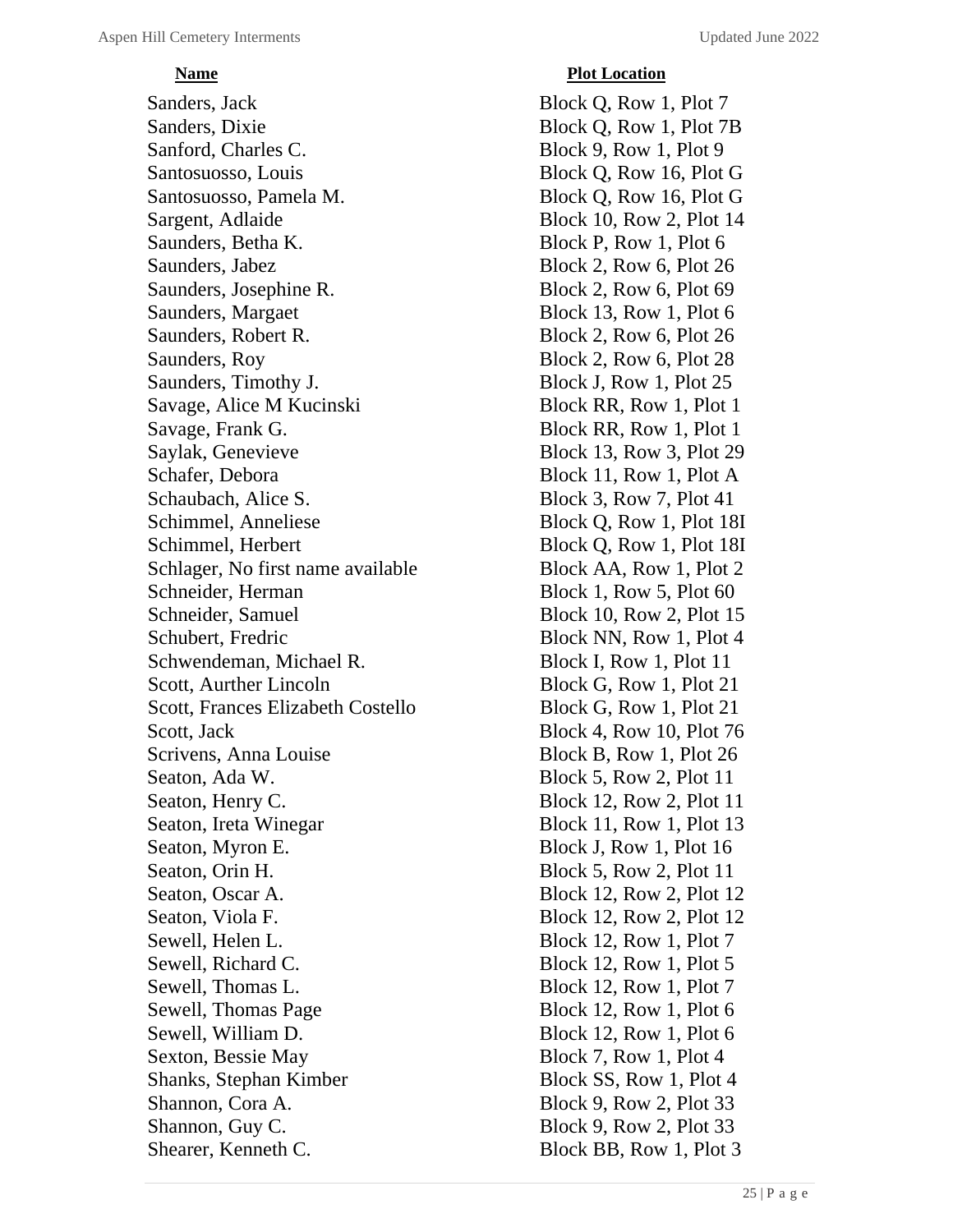# *<u>Plot Location</u>*

Sheffield, Ben D. Block 1, Row 9, Plot 102 Sheffield, Margaret C. Block 1, Row 9, Plot 102 Sherman, Robert Alton Block 4, Row 2, Plot 115 Shervin, Harold Jay Block H, Row 1, Plot 1 Shervin, Margaret Block H, Row 1, Plot 5 Shervin, Michael John Block H, Row 1, Plot 4 Shervin, Robert J. Block H, Row 1, Plot 5 Shinkle, Bill Block 16, Row 4, Plot 41 Shinkle, Edward Theodore Block N, Row 1, Plot 18 Shinkle, Maxine B. Block N, Row 1, Plot 17 Shinkle, Sandra C. Block 9, Row 2, Plot 23 Shinkle, Willard W. Block N, Row 1, Plot 17 Shockley, Adeline Block H, Row 1, Plot 28 Shockley, John Leroy Block H, Row 1, Plot 28B Shockley, Marvin O. Block H, Row 1, Plot 28A Shockley, William Block K, Row 1, Plot 26 Siebenlist, Dorothy Block 9, Row 1, Plot 6 Silveus, Pearl Block H, Row 1, Plot 11 Simmons, Ethel W. Block 1, Row 9, Plot 101 Simmons, Glenn H. Block 1, Row 9, Plot 101 Simons, Robert Boyd Block D, Row 1, Plot 1 Simpson, Claude D. Block 14, Row 3, Plot 21 Simpson, Florence E. Block 13, Row 2, Plot 12 Simpson, James Sullivan Block 3, Row 8, Plot 48 Simpson, John P. Block 3, Row 8, Plot 47 Simpson, Lemuel Elmer Block 3, Row 5, Plot 29 Simpson, Margaret L. Block 3, Row 9, Plot 49 Simpson, Margaret S. Block 3, Row 8, Plot 47 Simpson, William L. Block 3, row 9, Plot 49 Slavens, Michael J. Block PP, Row 1, Plot 3 Smalley, Harrington D. Block 10, Row 3, Plot 24 Smith, Albert Block 10, Row 2, Plot 15 Smith, Bentley B. Block 4, Row 10, Plot 78 Smith, Dayle Rigby Block 13, Row 1, Plot 3 Smith, George Edward Block 11, Row 1, Plot A Smith, Gladys H. Block 1, Row 6, Plot 70 Smith, Gordon Daniel Block D, Row 1, Plot 2 Smith, Grace Block 5, Row 2, Plot 14 Smith, Hazel C. Block 4, Row 11, Plot 90 Smith, John J. Block B, Row 1, Plot 23 Smith, John S. Block 4, Row 11, Plot 90 Smith, John W. Block C, Row 1, Plot 27 Smith, Joseph David Block N, Row 1, Plot 19

Simpson, Arabella D. Block 5, Row 3, Plot 29 or 30 Simpson, Name Unknown Block 5, Row 3, Plot 29 or 30 Simpson, James C. Block 5, Row 3, Plot 29 or 30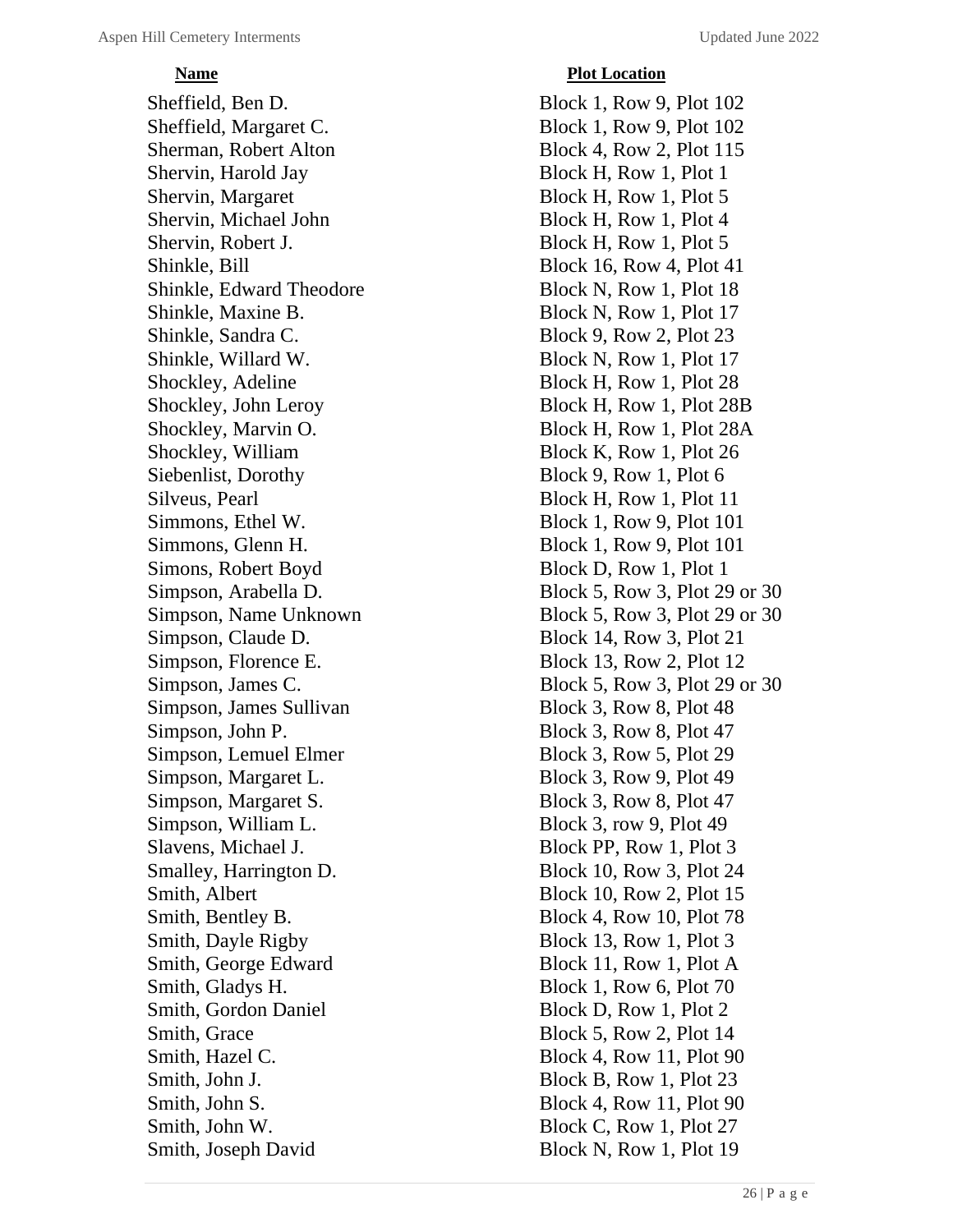Smith, Lew Wallace Block 1, Row 6, Plot 69 Smith, Locher Block 4, Row 10, Plot 79 Smith, Louisa E. Block 9, row 2, Plot 34 Smith, Lucien Block 9, Row 2, Plot 34 Smith, Matthew Lee Block N, Row 1, Plot 19 Smith, Maude Block 6, Row 1, Plot 6 Smith, Patrick Block D, Row 1, Plot 2 Smith, Samuel E. Block 4, Row 10, Plot 79 Smykal, Fred E. Block A, Row 1, Plot 27 Snyder, Grover L. Block 11, Row 3, Plot 23 Snyder, Ruth Block 11, Row 3, Plot 23 Soles, Ken Block DD, Row 1, Plot 4 Somerville, Virgil Block J, Row 1, Plot 17 Speegle, Mark A. Block B, Row 1, Plot 24 Sperl, Ardith Virginia Block 1, Row 7, Plot 80 Sperl, Carl A. Block 1, Row 7, Plot 76 Sperl, Goldie Block K, Row 1, Plot 30 Sperl, Mary B. Block 1, Row 7, Plot 76 Sperl, Robert Carl Block 1, Row 7, Plot 75 Sperl, Imogene Block 1, Row 7, Plot 75 Sperl, William Block K, Row 1, Plot 30 Spicer, Ruby Curtis Block 4, Row 4, Plot 13 Spicer, Ruth Block 4, Row 2, Plot 12 Spicer, Walter Lenoir Block 4, Row 4, Plot 12 Spicer, Walter Lenoir Block 4, Row 4, Plot 13 Stafford, Joshua Block 4, Row 5, Plot 29 Stainbrook, Dallas W. "Pop" Block M, Row 1, Plot 18 Stainbrook, Dorris Block M, Row 1, Plot 9 Stainbrook, Infant of John & Reva Block 2, Row 6, Plot 24 Stainbrook, Jesse Lou "Penny" Block M, Row 1, Plot 18 Stainbrook, John Block M, Row 1, Plot 20 Staley, Hazel E. Block 9, Row 1, Plot 9 Steed, Allan G. Block 11, Row 1, Plot 27 Steed, Margaret T. Block 11, Row 1, Plot 27 Steingraber, Herbert W. Block M, Row 1, Plot 3 Stephens, Thomas Cade Block Q, Row 16, Plot D Sternberg, Bruce Robert Block B, Row 1, Plot 4 Sternberg, Edward A. Block B, Row 1, Plot 4 Stevenson, Colonel Daniel Block Q, Row 1, Plot 12S Stevenson, Lillian Block 17, Row 2, plot 35A Stevenson, Lillian H. Block Q, Row 1, Plot 12S Stewart, Leslie Elizabeth Block R, Row 17, Plot J Stewart, Robert Edward Block 11, Row 1, Plot A Stilson, Glen L.<br>Block 4, Row 1, Plot 129 A Stilson, Laverna E. Block 4, Row 3, Plot 1 Stilson, William L. Block 4, Row 3, Plot 1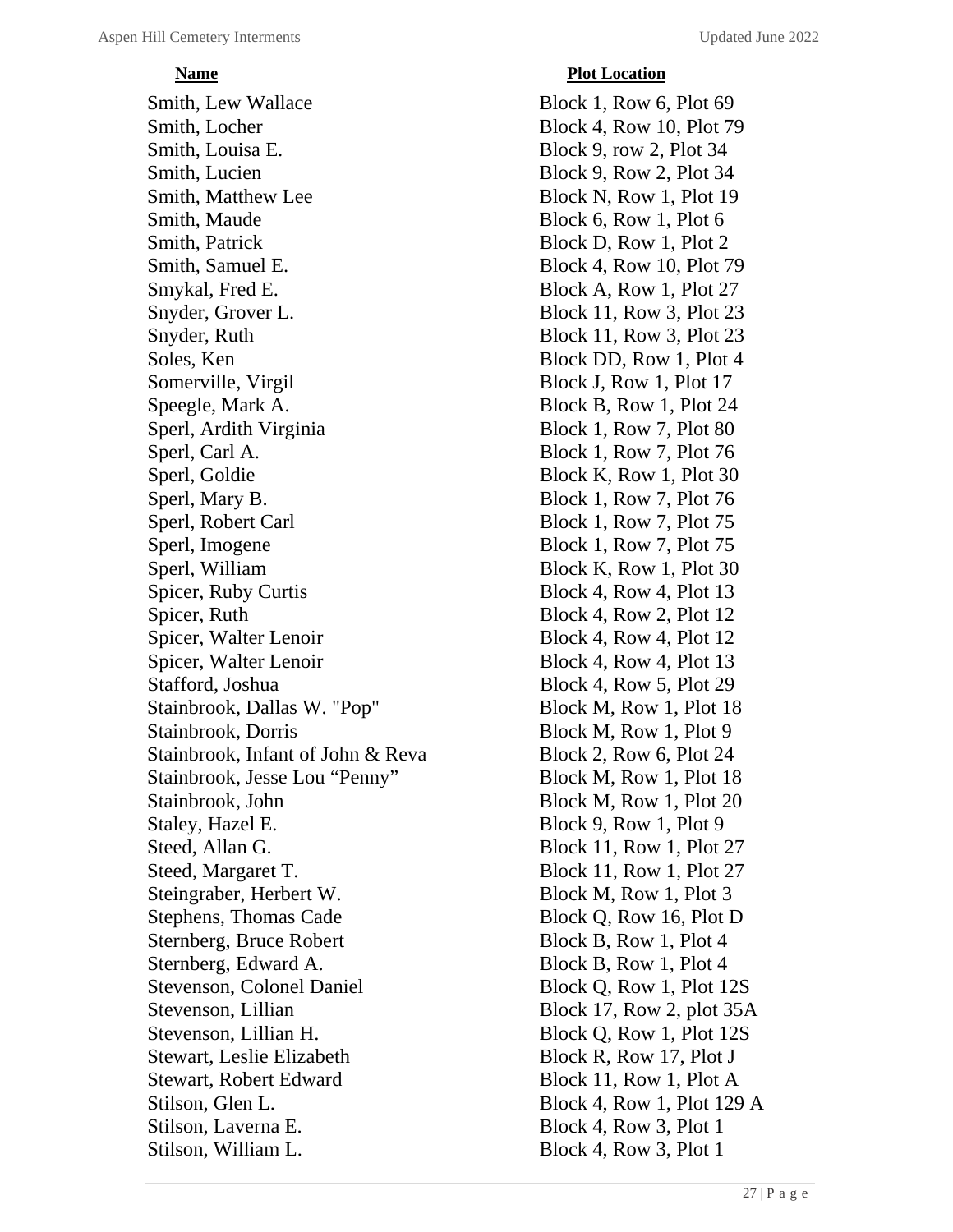Stratton, Virginia Cutler Block 12, Row 4, Plot 31 Sturlin, Mary Block 14, Row 3, Plot 22 Summerlin, Daniel Block 11, Row 4, Plot 31 Summerlin, Velma Jewel Block 11, Row 4, Plot 31 Summers, Robert Block Q, Row 1, Plot 28 Sutton, Rachel S. Baxter Block 13, Row 1, Plot 6 Swanson, Harry Beuford Block 12, Row 3, Plot 17 Swanson, Merle Beuford Block 12, Row 3, Plot 17 Symkal, John Jr. Block 5, Row 1, Plot 1 Symkal, John Sr. Block 5, Row 1, Plot 2

Talbot, Eleanor Krager Block 2, Row 3, Plot 6 Talbot, John Cleveland Block 2, Row 3, Plot 6 Talmadge, James A. Block 4, Row 10, Plot 77 Tams, Helen Nielsen Block 13, Row 3, Plot 28 Tams, Robert Nielsen Block 13, Row 3, Plot 28 Taylor, Bert W. Block 9, Row 1, Plot 15 Taylor, Donald Block 11, Row 3, Plot 16 Taylor, Helen Francis Block 11, Row 2, Plot 13 Taylor, Helen M. Block G, Row 1, Plot 16 Taylor, Jennie C. Block 9, Row 1, Plot 15 Taylor, Marcella K. Block D, Row 1, Plot 18 Taylor, Steven W. Block 9, Row 1, Plot 15 Thomas, Bill Block TT, Row 1, Plot 4 Thomas, William (Bill) Block 13, Row 4, Plot 22 Thomas, Joyce Marilyn Hughlett Block 13, Row 4, Plot 22 Thompson, Eric Theurer Block N, Row 1, Plot 3 Thompson, George L. Block N, Row 1, Plot 2 Thomson, Ann Block 1, Row 9, Plot 99 Thomson, Ronald Lorenz Block 4, Row 2, Plot 18 Timmermeyer, Leonard W. Block B, Row 1, Plot 8 Timmermeyer, Maude A. Block B, Row 1, Plot 8 Timmins, Alton W. Block 4, Row 5, Plot 23 Timmins, David E. Block 4, Row 5, Plot 23 Timmins, Emma L.<br>Block 13, Row 3, Plot 17 Timmins, Emmett R. Block 13, Row 3, Plot 18 Timmins, Marion Edna Block 13, Row 3, Plot 17 Timmons, Carla Block 13, Row 2, Plot 18 Tomingas, Robert J. Jr. "Robbie" Block 3, Row 3, Plot 18 Tomingas, Robert J., "Robbie" Block 3, Row 3, Plot 18 Toppan, Eliza W. Block 17, Row 1, Plot 10 Toppan, Clara Raab Block 17, Row 1, Plot 11 Toppan, Frederick W. Block 17, Row 1, Plot 11 Topping, Eva G. Block P, Row 1, Plot 9 Topping, Fred J. Block P, Row 1, Plot 9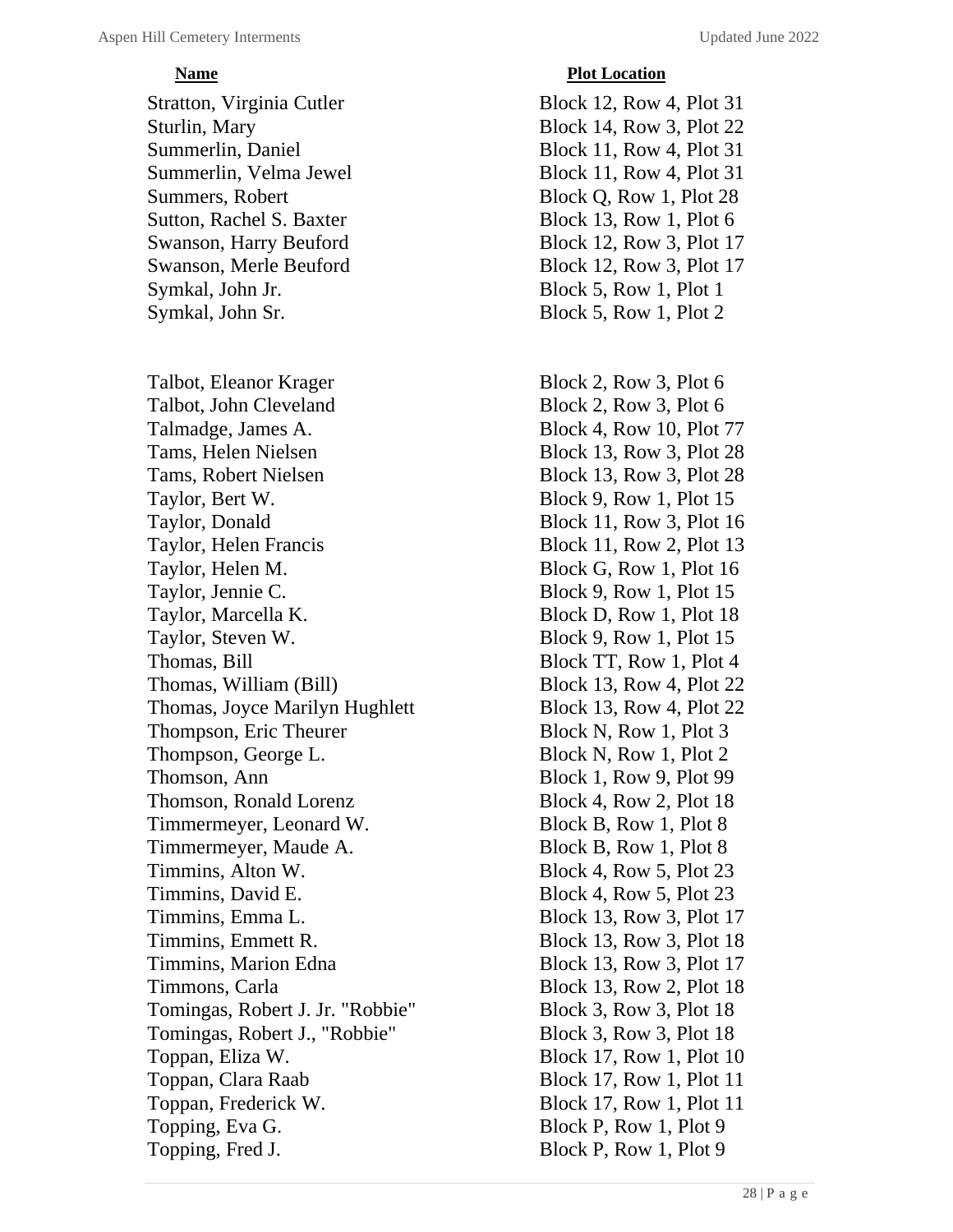Tucker, Chad Block KK, Row 4, Plot Tucker, Chad Phillip Block KK, Row 1, Plot 4 Tucker, Joseph H. Block A, Row 1, Plot 13 Tufte, Kimperley Nicholson Block MM, Row 1, Plot 1 Turquie, David C. Block 3, Row 7, Plot 57 Tuner, Dennis Block 4, Rot 2, Plot 113B Turner, Fred D. Block 4, Row 2, Plot 114 Turner, John C. Block 4, Row 2, Plot 117 Turner, John S. Block 4, Row 2, Plot 116 Turner, Louis Albert Block 4, Row 2, Plot 117 Turner, Maytie S. Block 4, Row 2, Plot 116 Turner, Reed S. Block 4, Row 2, Plot 113A Turner, Shirlene Block 4, Row 2, Plot 113C

Vandeburg, Barbara Block Q, Row 1, Plot 10 Vandeburg, William Robert Block Q, Row 1, Plot 10 VandenBurgh, Hamiliton K. Block N, Row 1, Plot 5 VanDerVeer, Nellie Hilton Block 14, Row 5, Plot 48 VanDyke, Andrew Paul Block D, Row 1, Plot 28 VanDyke, Princess L. Block D, Row1, Plot 28 Van Genderen, Alta Wondal Veenstra Block S, Row 1, Plot 31 Van Nostrand, Adele H. Block I, Row 1, Plot 5 Van Nostrand, Jim Block I, Row 1, Plot 5 Van Nostrand, Woodbur Block I, Row 1, Plot 5 Van Ostenbirdge, Marianne Block 16, Row 1, Plot 17 Van Riper, William Block 1, Row 3, Plot 35 Van Winkle, Jean E. Block I, Row 1, Plot 28 Vargas, No first name available Block D, Row 1, Plot 29 Varley, Trudy Block 11, Row 1, Plot A Vasquez, Jose Maria Salas Block X, Row 1, Plot 8 VenLeerdam, Johannes W. Block 13, Row 2, Plot 8 Viehman, Donna Block DD, Row 1, Plot 2 Vik, Morris Frederick Block O, Row VV, Plot 2 Villalobos, Josh Block UU, Row 1, Plot 3 Vincent, Edith Clara Block 5, Row 4, Plot 36 Vincent, Zachary T. Block 5, Row 4, Plot 36 Vocam, Edith D. Block D, Row 1, Plot 3 Vogel, Ella Block 1, Row 8, Plot 88 Vroman, Robert H., Sr. Block I, Row 1, Plot 20

# *<u>Plot Location</u>*

Uptain, Mark Block P, Row 1, Plot 25

Wagoner, Clara Block EE, Row 1, Plot 3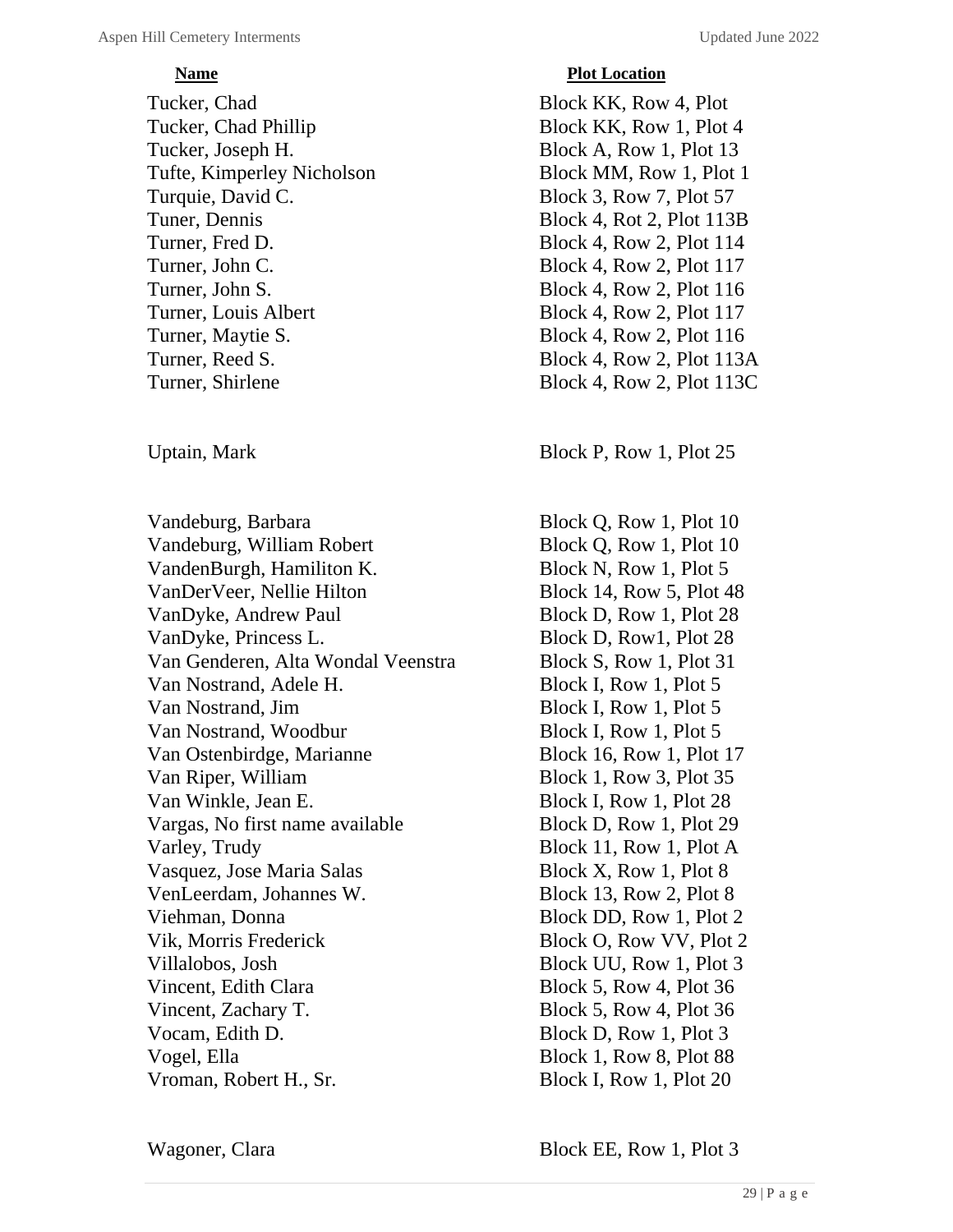Wagoner, Elmer Block EE, Row 1, Plot 3 Walberg, Andrew Thomas Block N, Row 1, Plot 19 Walker, Bonnie D. Block B, Row 1, Plot 16 Walker, Gene Block B, Row 1, Plot 20 Walker, George Block B, Row 1, Plot 17 Walker, JoAnn Block B, Row 1, Plot 23 Walker, LaMarr Ray Block B, Row 1, Plot 16 Walter, Ruth Evelyn Block Q, Row 1, Plot 27 Walters, Blendine M. Block O, Row 1, Plot 7 Walters, Gloye J. Block J, Row 1, Plot 11B Walters, Howard L. Block J, Row 1, Plot 11A Walters, W.G. "Bud" Block O, Row 1, Plot 7 Wamack, Eddie Ray Block B, Row 1, Plot 12 Wampler, Jeannie Lankford Block C, Row 1, Plot 7 Wankow, Katherine Block Q, Row 17, Plot B Ward, Hazel Block 9, Row 2, Plot 32 Ware, Nathan Scott, Jr. Block X, Row 1, Plot 1 Waterman, Frances B. Block 9, Row 1, Plot 17 Waterman, Louis James Block 9, Row 1, Plot 17 Watsabaugh, Alerta Row 16, Row 1, Plot 2 Watsabaugh, George B. Block 9, Row 2, Plot 35 Watsabaugh, Hallie F. Block 9, Row 2, Plot 35 Watsabaugh, Thomas Block 16, Row 1, Plot 2 Watsabaugh, Thomas Wesley Jr. Block 16, Row 1, Plot 2 Wayne, Lowell E. Block 11, Row 1, Plot A Weaver, Paul R. Block 2, Row 9, Plot 45 Weaver, Peter W. Block 2, Row 9, Plot 45 Weber, Kay Lea Block 4, Row 1, Plot 129 B Weber, Pat Block OO, Plot 4 Weber, Robert Edward Block A, Row 1, Plot 15 Weirhahn, Henry Block 10, Row 2, Plot 14 Welch, Horace Darton Block RR, Row 1, Plot 3 Wells, William Bruce Block 13, Row 3, Plot 13 Weskamp, Jane Ellen Block 2, Row 6, Plot 23 Weston, Estella V. Block 3, Row 9, Plot 51 Weston, Harry G. Block 3, Row 9, Plot 50 Weston, Harry R. Block 3, Row 9, Plot 52 Weston, Sarah H. Block 3, Row 9, Plot 52 Wheeler, Wilfred Eugene Block 1, Row 3, Plot 32 Wheelock, D.M. Block 17, Row 2, Plot 21 Wheelock, Hazel F. Block 17, Row 2, Plot 21 White, Alexander M. III Block A, Row 1, Plot 28 Wied, Ida C. Block I, Row 1, Plot 29 Wiemann, Annemarie D. Block Q, Row 1, Plot 12N Wilde, Roberta Lamb Block M, Row 1, Plot 28 Weldon, Oudom Marcus Block N, Row 1, Plot 25

# **Name Plot Location**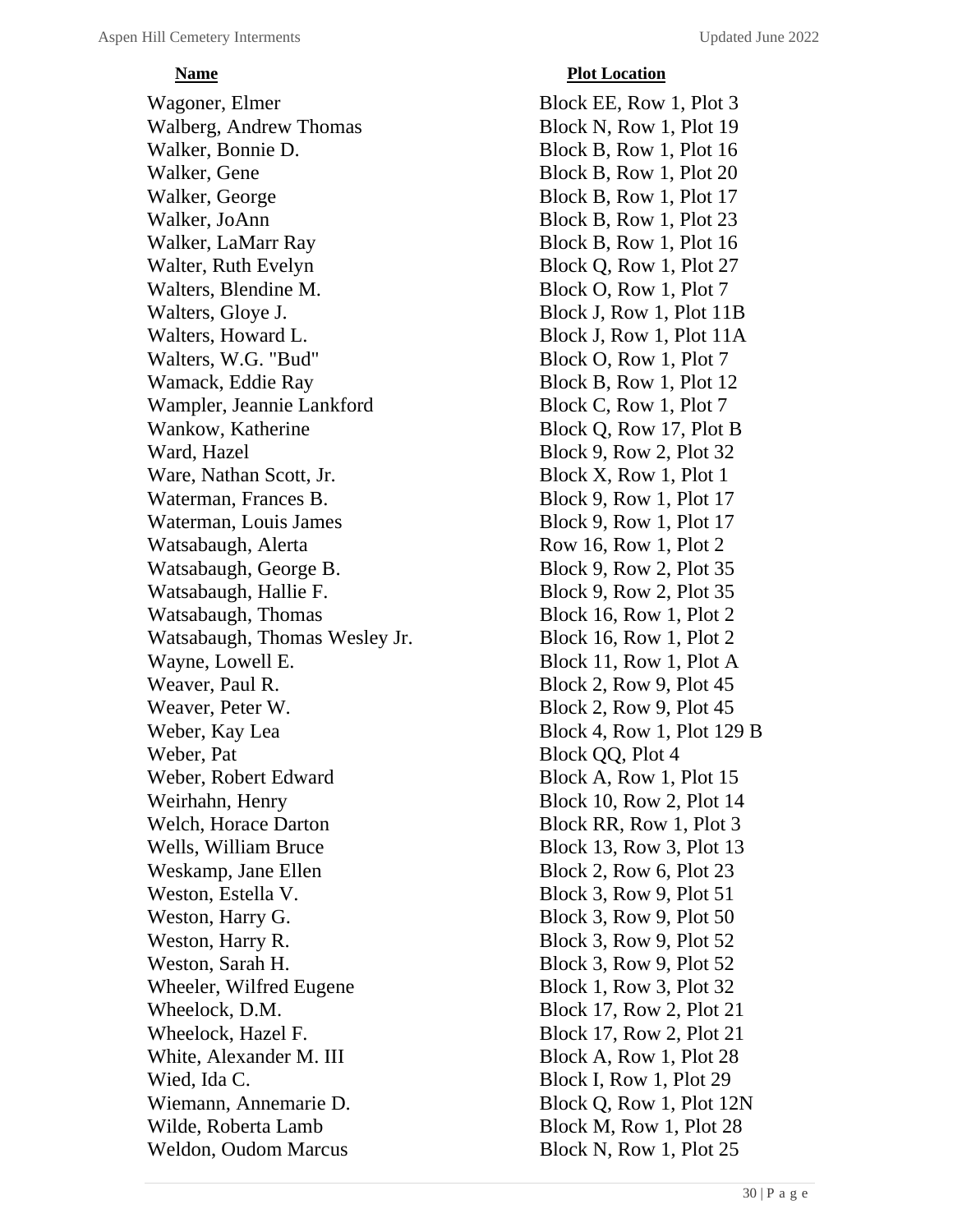Wilford, Kurt Allen Block I, Row 1, Plot 12A Wilford, Michael Scott Block I, Row 1, Plot 12B Willard, Harriet A. Block 1, Row 8, Plot 90 Willard, Harry M. Block 1, Row 8, Plot 90 Willard, No first name available Block 1, Row8, Plot 90 Williams, Donald E. Block 2, Row 11, Plot 62 Williams, Donald E. Block 2, Row 11, Plot 63 Williams, Emma E. Olcott Block 2, Row 11, Plot60 Williams, Frank Richard Block 2, Row 11, Plot 6 Williams, Harold Block Q, Row 1, Plot 12C Williams, Janis S. Block 2, Row 11, Plot 62 Williams, Jim Claude Block B, Row 1, Plot 2 Williams, Josephine Sullivan Block 2, Row 11, Plot 62 Williams, Louis Otho Block 2, Row 11, Plot 59 Williams, Margaret Block 3, Row 6, Plot 55 Williams, Maxine Block Q, Row 1, Plot 12E Williams, Otho E. Block 2, Row 11, Plot 57 Williams, Otho E. Block 2, Row 11, Plot 63 Williams, Terua Peirson Block 2, Row 11, Plot 58 Williamson, Benjamin Bennett Block 2, Row 10, Plot 54 Williamson, Glenn Block Q, Row 1, Plot 18 Wilson, John W. Block 3, Row 8, Plot 48A Wilson, Myrtle Block 3, Row 8, Plot 48 Winegar, Alice J. Block 11, Row 3, Plot 19 Winegar, Leonard G. Block 4, Row 9, Plot 69 Winegar, Maude W. Block 4, Row 9, Plot 61 Winegar, Thomas B. Block 11, Row 3, Plot 16 Winegar, Willis L. Block 11, Row 3, Plot 19 Winger, Marta Block 2, Row 3, Plot 2 Winger, Nelle M. Block 2, Row 3, Plot 2 Winger, Richard Block 2, Row 3, Plot 3 Winger, Richard N. Block 2, Row 3, Plot 2 Wogensen, Adolph K. Block 11, Row 1, Plat A Wolff, Beryl Elaine Block I, Row 1, Plot 2 Wolff, Emile "Stippy" Block I, Row 1, Plot 2 Womack, Donald Lee Block B, Row 1, Plot 12 Womack, Eddie Ray Block B, Row 1, Plot 12 Womack, Elvis Jewel Block B, Row 1, Plot 11 Wood, Frank S. Block 8, Row 1, Plot 5 Wood, Sally Ann Block 17, Row 2, Plot 19 Wood, Wayne Block 17, Row 2, Plot 20 Woodward, Dellamy Block K, Row 1, Plot 17 Woodward, Gwen Block 11, Row 2, Plot 24 Woodward, John J. Block 11, Row 2, Plot 24 Woodward, John W. Block 11, Row 2, Plot 11 Woodward, Katie S. Block 11, Row 2, Plot 11